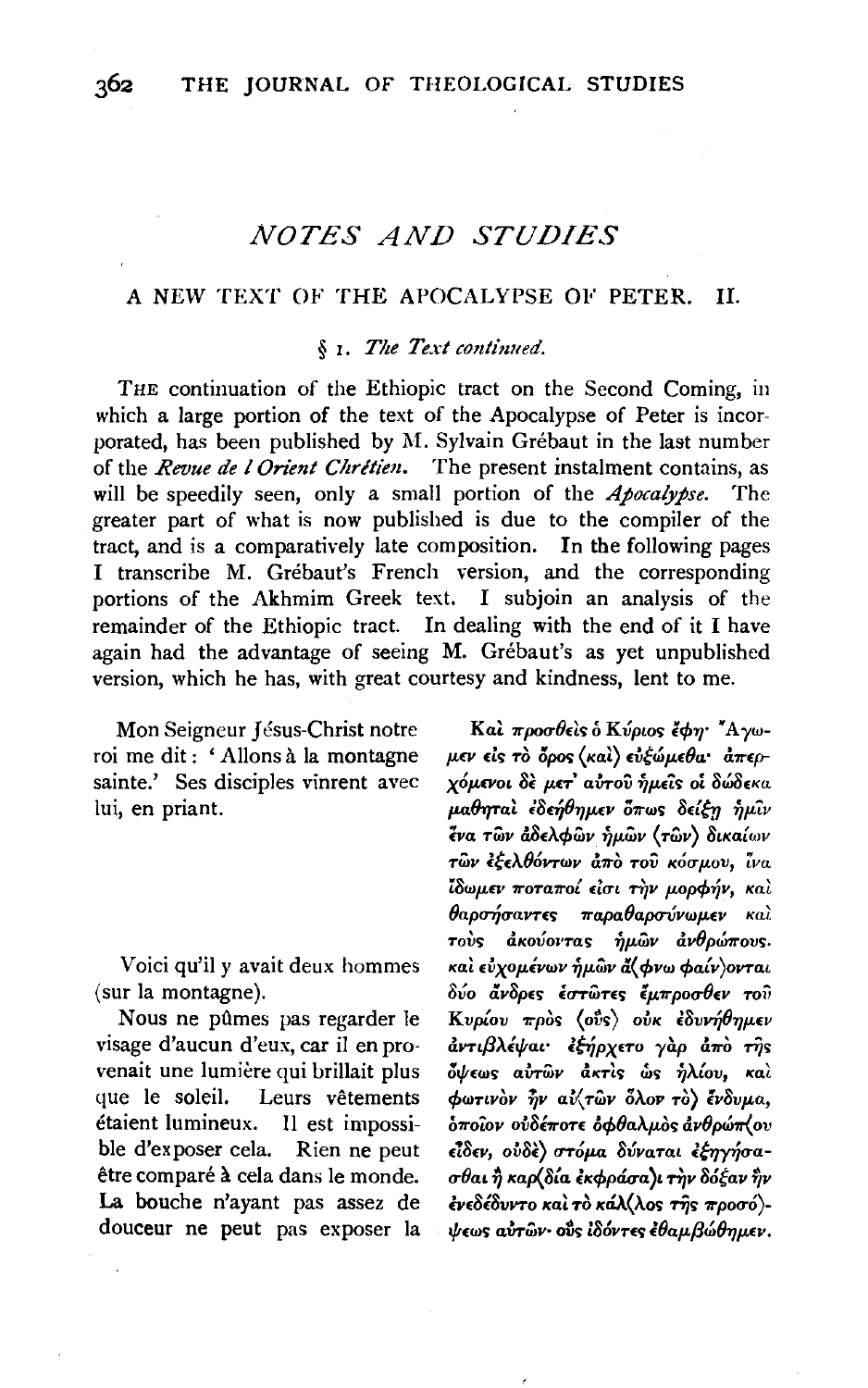beaute de leurs formes. En effet, leur aspect était merveilleux, prodigieux, et je dirai plus grand encore. Dans leur aspect ils brillaient plus que le crista!. Le type de la couleur de leur aspect et de leur corps était la fleur de rose.

Leur tête était une merveille. A leur front se trouvait une couronne. Sur leurs épaules tombaient des tresses (parfumées) de nard et (ornées) de belles fleurs. *(The Ethiopic text i's here confused, according to M. Grlbaut.)* Leur chevelure etait comme l'arc-en-ciel (plongeant) dans l'eau. Telle était la grâce de leur visage. Ils étaient ornes de toutes sortes d'ornements. Lorsque nous les vimes soudain, nous nous étonnâmes.

Je m'approchai du Seigneur Jesus • Christ et lui dis : ' M on Seigneur, qui sont-ils? ... Le Seigneur me dit: 'Ce sont Moïse, Élie [Eth. has: 'Moses and Elias. And I said to Him : "Abraham and Isaac,"' &c. Evidently we must supply' *And where are* Abraham ', &c.], Abraham, Isaac, Jacob, et aussi les autres Peres justes.'

Tà μεν γάρ σώματα αύτων ήν λευκό*τερα πάσης χιόνος,* 

*Kal £pv8p6npa* 1raVTo~ *p6'8ov.* 

*CTVV£K€KpaTo '8£* To *£pv8pov avTwv*  T~ AWK~, *Kal* a7rAW~ OV *'Bvvap.at €ξηγήσασθαι τὸ κάλλος αὐτῶν• γ̃ τ€*  $\gamma$ àρ κόμη αύτὣν ούλη ήν και ανθηρα *και έπιπρέπουσα αύτων τω τε προσ-* $\omega$ πω και τοίς όμοις **ώσπερεί στέφανος**  $\epsilon$ *κ ναρδοστάχυος (οr νάρδου στάχυος) πεπλεγμένος και ποικίλων ανθών*, ή <sup>~</sup>.,. , s' ' .,. ll ... *WCT7r€p* tpt~ *£V a£pt, TotUVT'f} YJV aVTWV*   $\boldsymbol{\dot{\eta}}$  εὐπρέπεια.

'Ιδόντες οὖν αὐτῶν τὸ κάλλος, ἔκ- $\theta$ aμβοι γεγόναμεν πρός αύτούς, έπειδη *d.cpvw £cp&.V7Juav·* 

*κ*αὶ προσελθὼν τῶ Κυρίω εἶπον· TtV£~ *€tCTtV OVTOt;* 

 $\lambda$ έγει μοι· Ούτοί είσιν οί άδελφοί *vµ*ῶν οἱ δίκαιοι ὧν ἠθελήσατε τὰς μορφας ιδείν.

*Kάγ*ω έφην αύτω **Κα**ί που είσι 7rtlVT€~ o~ *O{Kator.,* ~ -rrow~ *€CTTtV* o ,, , ... ' , Jt ' *UtWV €V 'f! €tCTL TaVT'f}V* £XOVT£~ *T'YJV*   $\delta$ ó $\mathcal{E}$ av :

Il nous fit voir le paradis grand *και* ο Κύριος έδειξέ μοι μέγιστον Ouvert. *xωρον εκτός τούτου του κόσμου υπέρ-* $\lambda$ *αμπρον τ*ω φωτί, και τον άέρα τον  $\epsilon$ κεί ακτίσιν ήλίου καταλαμπόμενον.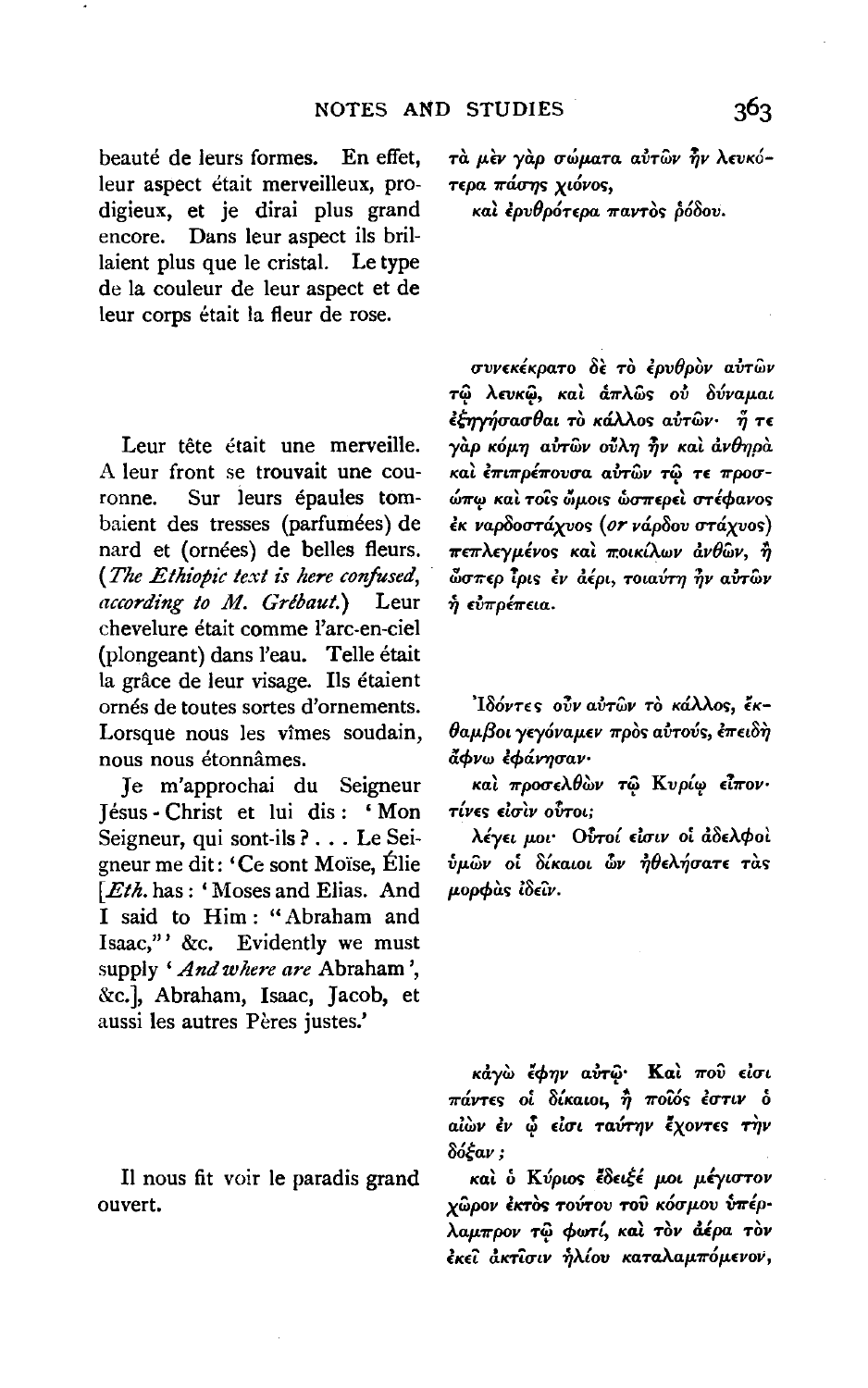Il y avait un arbre fertile. (Ses) fruits de bénédiction étaient remplis d'odeurs de parfums et étaient remplis de bonnes odeurs. Leur odeur venait vers (le paradis; more *probably* vers nous). A (cet arbre) je vis beaucoup de fruits.

Mon Seigneur et mon Dieu Jésus-Christ me dit: 'As-tu vu la foule des Pères? Tel est leur repos.'

Je me réjouis, je crus et j'eus confiance.

και την γην αύτην ανθούσαν αμαράντοις άνθεσι, και αρωμάτων πλήρη και φυτών εύανθών και αφθάρτων και καρπον εύλογημένον φερόντων. τοσούτον δε ήν το άνθος ως (όσμην add. Usener) και έφ' ήμας εκείθεν φέρε- $\sigma \theta$ at

Οί δε οικήτορες του τόπου εκείνου ένδεδυμένοι ήσαν ένδυμα άγγέλων φωτινών, και δμοιον ήν το ένδυμα αύτων τη χώρα αύτων άγγελοι δε περιέτρεχον αύτους έκεισε άση δε ήν ή δόξα των έκει οικητόρων, και μι $\hat{a}$ φωνή τον Κύριον θεόν ανευφήμουν, εύφραινόμενοι έν εκείνω τω τόπω.

λέγει ήμιν ο Κύριος· Ούτός έστιν ό τόπος τῶν <sup>†</sup>αρχερων<sup>†</sup> ὑμῶν τῶν δικαίων ἀνθρώπων.

Tel est l'honneur et la gloire de ceux qui ont suivi ma justice. Je compris ces (paroles) qui sont écrites dans l'Écriture, (paroles) de mon Seigneur Jésus-Christ. Je lui dis : 'Mon Seigneur, veux-tu que je fasse ici trois tentes, une pour toi, une pour Moïse, une pour Élie? Il me dit en colère: 'Satan te fera la guerre. Il voilera ton intelligence. Les biens de ce monde te vaincront. Que tes yeux soient donc ouverts, et (Il n'y a qu')une seule tente, que n'a que tes oreilles soient ouvertes. pas fabriquée la main des hommes, mais qu'a fabriquée mon Père céleste, pour (mes) élus et pour moi.' Nous (la) vîmes en nous réjouissant. Voici que soudain vint du ciel une voix qui disait : 'Celui-ci est mon Fils que j'aime et en qui je me plais. (Il garde) mes ordres.' Survint une grande nuée, qui s'étendit sur nos têtes. Elle était très blanche Elle enleva Notre-Seigneur, Moïse, et Élie. Quant à moi, je tremblai et je fus effrayé. Nous regardâmes. Le ciel lui-même était ouvert. Nous vîmes des hommes qui étaient en chair. Ils vinrent et allèrent dans un autre ciel. La parole de l'Écriture fut accomplie : Cette génération cherchera (le Seigneur), cherchera la face du dieu de Jacob. Survinrent une grande crainte et une grande frayeur au ciel. Les anges se pressaient entre eux afin que fût accomplie la parole de l'Écriture qui dit : Ouvrez vos portes, ô princes. Alors se ferma le ciel qui s'était ouvert.

Nous priâmes et descendimes de la montagne, en glorifiant le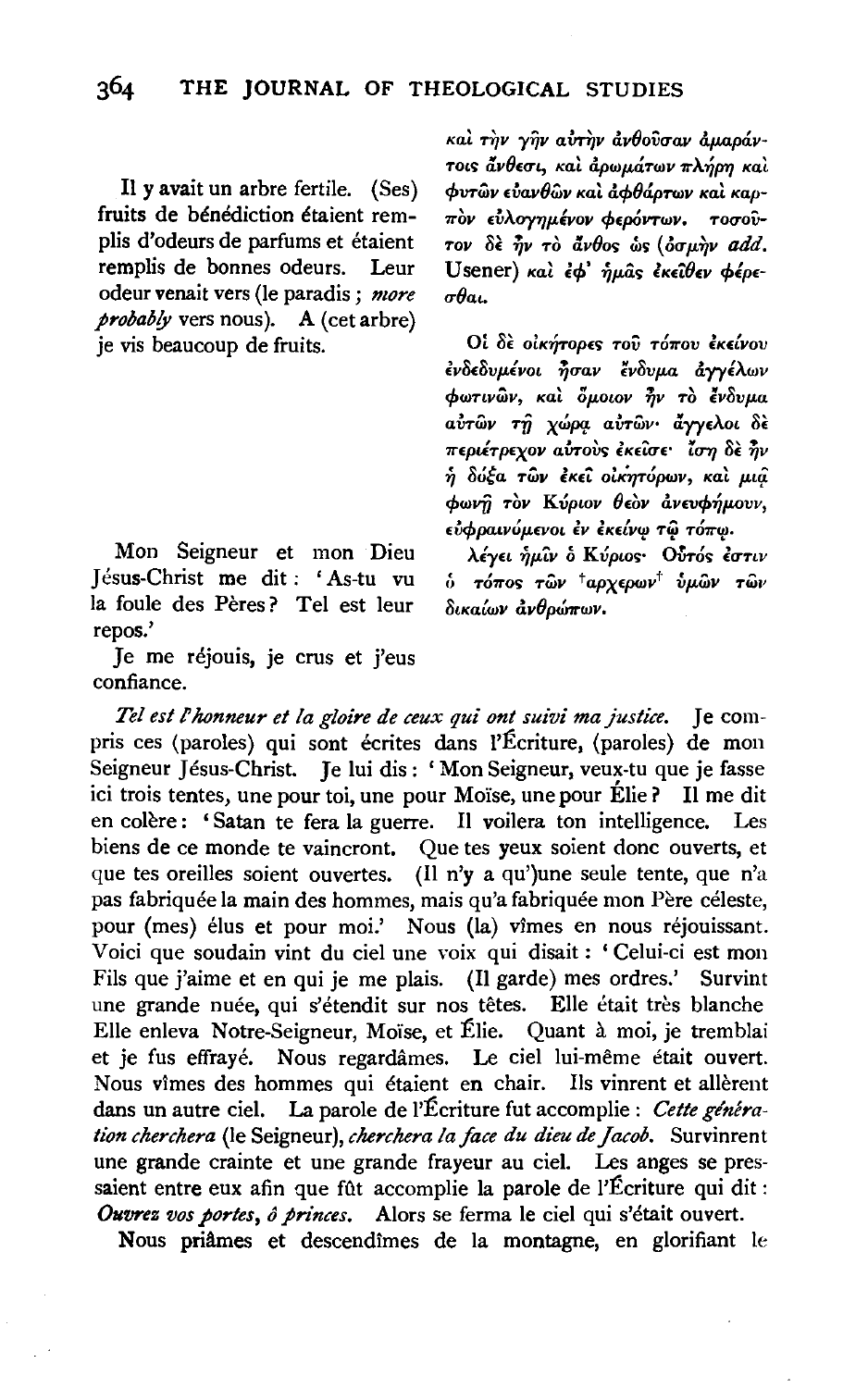Seigneur de ce qu'il avait écrit les noms des justes sur le livre de vie. qui est au cieux.

At this point there is a distinct break. The text continues in the words of Clement (who, it must be remembered, is the supposed recorder of the whole *corpus* of revelations) :-

'Peter opened his mouth and said to me: Hearken, my son Clement. God created all things for His glory,' &c. This theme is dwelt upon at some length. There are promises, put into the mouth of the Father, to those who celebrate the glory of God. In the description of their future happiness, and in a description of the angels, which follows upon this, traits are drawn from the description of the blessed in  $A, P$ . Thus: '(The Son) will at His coming raise the dead at the sound of His word, and will make my righteous ones shine seven times more than the sun, and will make their crowns shine like the crystal, and like the rainbow in the time of rain: (crowns) which are perfumed with nard, and cannot be contemplated: (which are adorned) with rubies, with the colour of emerald, shining brightly, with topazes, gems, and yellow pearls that shine like the stars in heaven, and like the rays of the sun, sparkling, which cannot be gazed upon.' Then, of the angels : 'The faces of His angels shine more than the sun ; their crowns are as the rainbow in the time of rain. (They are perfumed) with nard. Their eyes shine like the morning star. The beauty of their appearance cannot be expressed. The music of their songs is as the sound of an instrument. Their hymns are sweet, their speech is pleasant to hear, and, above all, their joy has no end. Their raiment is not woven, but is white as that of the fuller, according as I saw on the mountain where Moses and Elias were.' He continues : 'Our Lord shewed at the transfiguration to Peter, James and John, sons of Zebedee, the raiment of the last day after the resurrection and the day (of judgement).' He then speaks of the cloud and the Voice from heaven, and ends 'we knew not what we said, because of the greatness of that day, and of the mountain where He shewed us the second coming of Christ in the kingdom that has no end'. A new start is then made : ' The Father has committed all judgement to Christ (John v 22 is quoted).' A list of sins and virtues is given; and we now find that Peter is the speaker 'Forget me not in regard to the sinners, when thou hast pity upon them at the last day'. This begins an appeal on behalf of sinners addressed by Peter to Christ. He weeps for many hours, and finally receives an answer, with strict injunctions not to reveal it, lest men should go on in their sins. The answer is very diffuse and obscure, but it seems distinctly to promise at one point universal salvation. This occurs in the portion as yet unpublished. 'My Father will give to them all the life, the glory, and the kingdom which shall have no end.' It seems also that this is done for the sake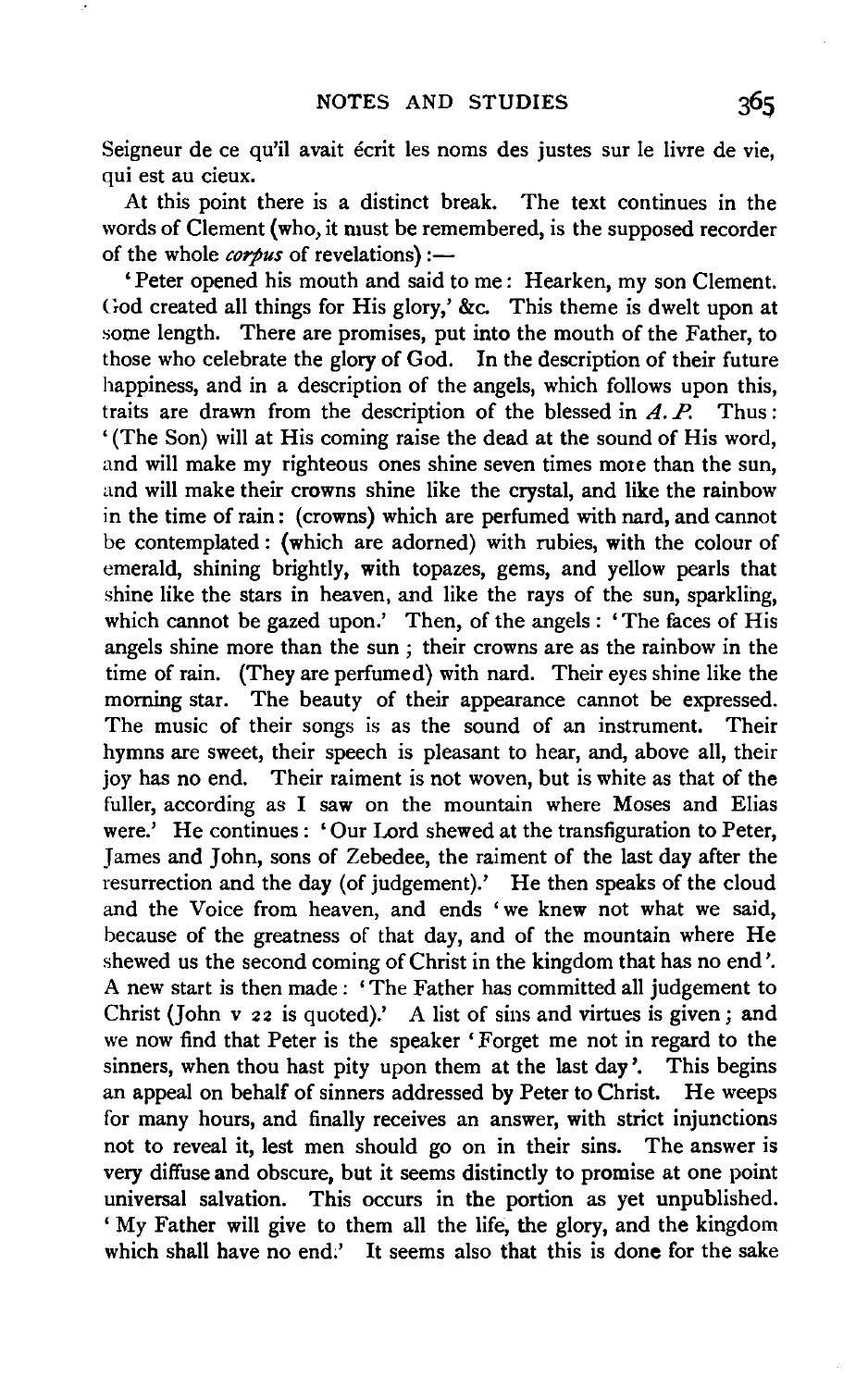of the righteous. 'It is because of those who have believed in me that I am come. It is also because of those who have believed in me that, at their word, I shall have pity (on men).' After a discourse of some length uttered by our Lord, Peter speaks again in his own person, and enjoins Clement to hide this revelation in a box that foolish men may not see it. Then follow orders as to the observance of the greater feasts, a last injunction as to secrecy, and the conclusion.

That the portion of the Ethiopic tract following the descent from the mountain is almost wholly of quite late date does not admit of doubt. But we see that it borrows a few traits from the  $A$ .  $P$ .; and the question will be worth considering at a later time whether the central topic—the final salvation of sinners-which the Ethiopic writer wraps up in such a mist of words, and as to which he shews so much hesitation, was not also in some form derived from the same source. That question I cannot undertake to discuss now. It is more immediately necessary to examine the relation of the Ethiopic text *(Eth.)* to our Greek fragment (Akh.) in the portion in which they are obviously connected.

There are two omissions of some length in *Eth.* The first extends from the word  $\epsilon \delta \epsilon \hat{n} \theta \eta \mu \epsilon v$  to  $\epsilon \hat{v} \gamma \delta \mu \epsilon \nu \omega \hat{n} \mu \hat{\omega} v$ . *Eth.* has for these lines only 'en priant '. It is a question whether this omission is not due to *homoeoteleuton* in Ethiopic. The two Greek words being of similar meaning may have been rendered in the Ethiopic (or its parent version) by the same word.

No such explanation is possible in the case of the other long omission,-that in the description of Paradise and its inhabitants. *Eth.* here gives us a much shorter text, which contains two striking phrases of *Akh.,* but introduces a new feature in the shape of a tree. Possibly the text is corrupt: possibly the Tree of Life may be meant. *Eth.* also omits all mention of the inhabitants of Paradise.

An important difference between *Eth.* and *Akh.* is in the passage about the two glorified beings. In the description of their aspect almost every phrase of the Greek text can be traced in *Eth.,* though the latter is confused and corrupt. But when Peter asks who the two saints are, the answer in *Akh.* is that they are 'your righteous brethren, whose forms ye desired to see', in *Eth.*, that they are 'Moses and Elias'.

A reference to *Eth.* shews traces of a question corresponding to that in *Akh.* : ' And where are all the righteous?' &c. We thus have a text (in which the narrative of the Transfiguration is utilized) consistent with itself, but differing widely from *Akh*. Be it noted that the latter is .difficult of interpretation. The Apostles have asked to be shewn 'one of their righteous brethren who have departed out of the world'. Now, though in the time of the real author of the  $A$ .  $P$ , there were many Christians who had departed this life, we must credit him with having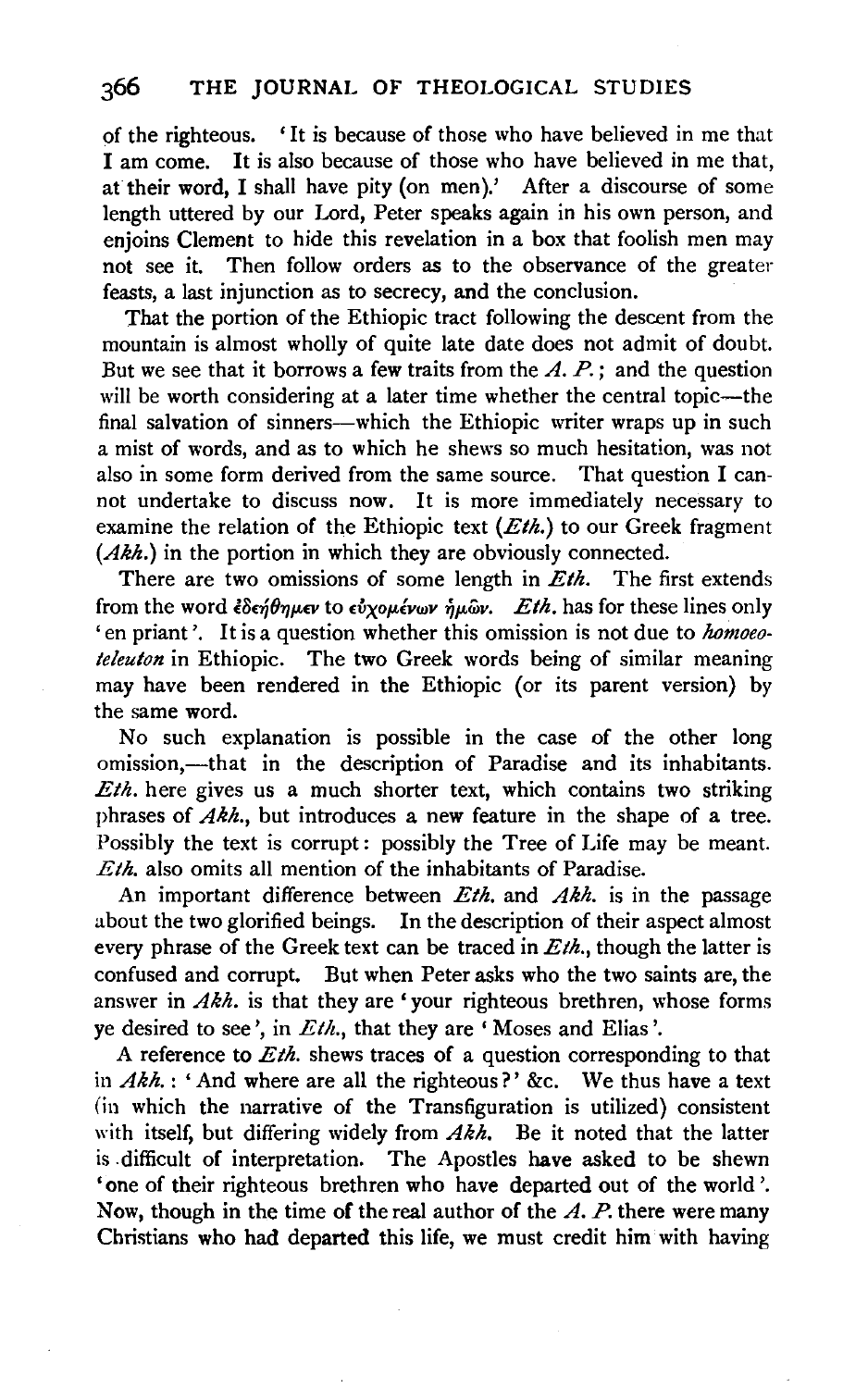made some attempt at putting himself into the position, and throwing himself back into the time, of the Apostles: and in their days—more especially before the Ascension-there were no departed Christians to appear, and Old Testament saints are the most obvious persons to play the required part. Such are the worthies whom Paul meets in Paradise: such also the 'elect and righteous who dwell in the garden' according to Enoch.

There may be some other elements of the original conclusion of the *A.* P. in the text; in particular, the clause about the descent from the mountain is such as would have proved a very fitting end to the book. I do not forget that 2 Peter, which shews points of contact with *Akh.,*  mentions the Voice from Heaven, and the holy mountain : but I am not at present in a position to put forward a theory of the incorporation by the  $A$ .  $P$ . of the narrative of the Transfiguration.

### § 2. *The Bodleian fragment.*

In the additional notes to my last article I said something of this fragment. A fuller account of it is clearly desirable.

I will remind my readers that it is a vellum fragment measuring threeand-a-quarter inches in height by two in breadth : complete at top and bottom, containing thirteen lines of from eight to ten letters apiece on each side. In other words it is the greater part of a leaf of a very small book. It is in well-formed uncials assigned to the fifth century. It was acquired from Egypt in  $1894$  or  $5$ : its class-mark is 'MS. Gr. Theol. f. 4 (P).', and it is No. 3181o in 1\Iadan's *Summary Catalogue.* 

I owe my first knowledge of it to a photograph kindly sent to me by the Librarian soon after its acquisition by the Bodleian. Upon the discovery of the Ethiopic text I obtained the kind help of Dr Cowley and Mr E. 0. Winstedt, the latter of whom has furnished me with most careful transcripts of all that could be read on the vellum. More recently Professor J. Vernon Bartlet has very generously sent me his own reading of the fragment. I have also procured another photograph of the very difficult *verso* of the leaf.

The result attained is that we have a short piece of a text of the  $A$ .  $P$ . which may be said to correspond to the end of the Akhmim fragment. The recto, which I printed in my Additional Note II (*J. T. S.* xii p. 157) is fairly legible.

 $({\gamma v})$ ναικες κ(ρα<sup>|</sup>το)*υντες αλυ*|(σ)εις και μα<sup>|</sup>(στ)ιγουντε(ς) | (ε)αυτους ε(μ)| *(πρ)οσθεν τ* (ov) | (τ)ων ειδω(λων) | (τ)ων πλαν(ων) | και ανανα|παυστως (ε)|  $\zeta$ ovou  $\tau$ <sup>n</sup>(v) | *Ko* $\lambda$ aouv (three dots, indicating a stop) | *Kat EYYvs*  $\cdot$  <sup>1</sup>

The passage corresponding to this in the Akhmim text is :-

<sup>1</sup> Some such words as *kal xhngiov airiov hoav (doortal) a* $\lambda \lambda \omega$  avoges kai must be supplied at the beginning. Prof. Bartlet reads xporovvres dAvoes : I suggest xparovv- $\tau$ <sup>es</sup> ( = holding) as an amendment of this. He also reads  $\epsilon i \delta \omega \lambda \omega \nu \tau \hat{y} \pi \lambda \Delta \nu \eta$ .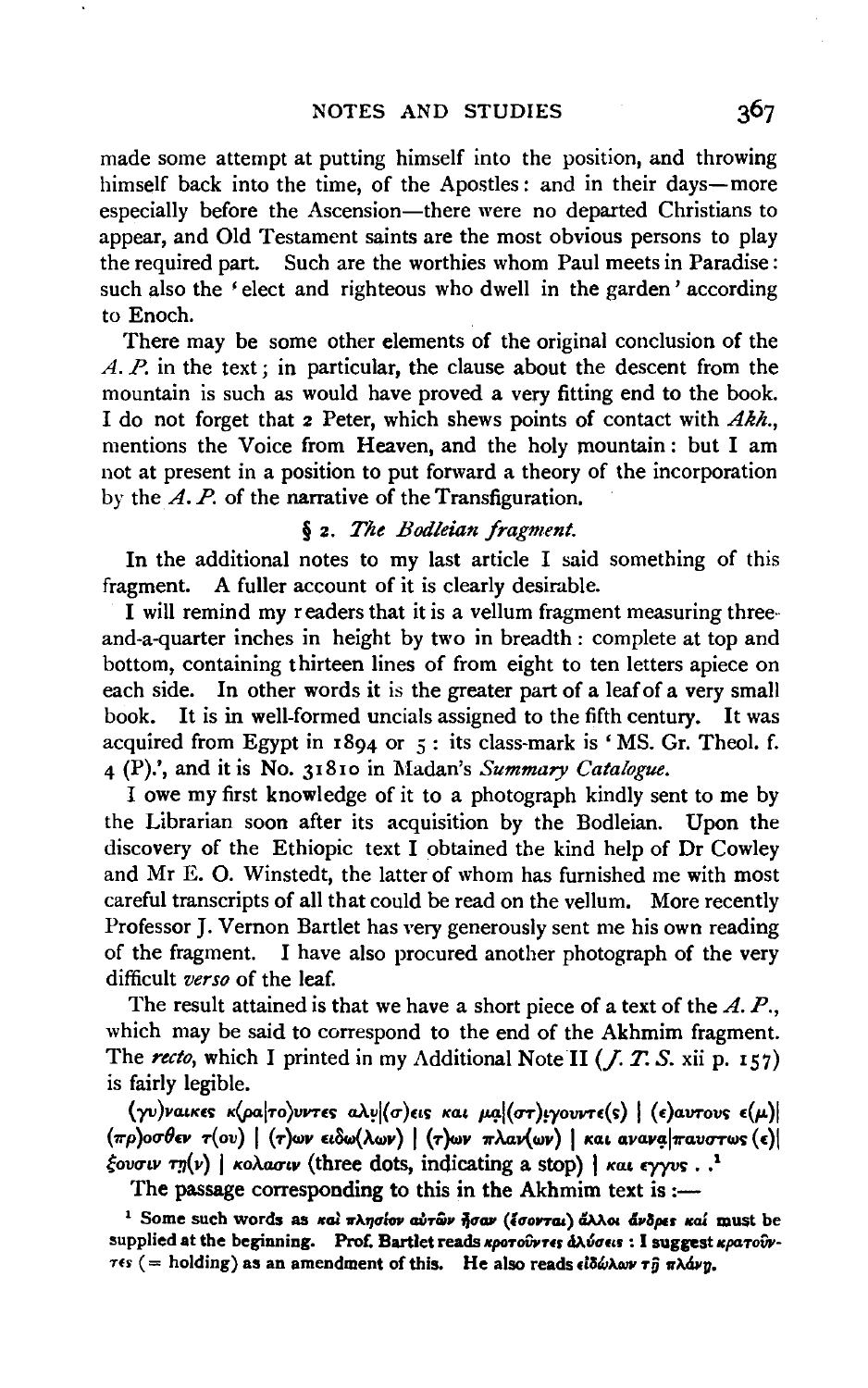## 368 THE JOURNAL OF THEOLOGICAL STUDIES

και παρά τω κρημνώ εκείνω τόπος ήν πυρος πλείστου γέμων κάκει ειστήκεισαν άνδρες οίτινες ταίς ίδίαις χερσί ξόανα έαυτοίς εποίησαν αντί θεού. και παρ' έκείνοις άνδρες έτεροι και γυναίκες ράβδους πυρος έχοντες και αλλήλους τύπτοντες και μηδέποτε παυόμενοι της τοιαύτης κολάσεως.

*Eth.* has: Near these will be a furnace (?). Beneath them the angel Ezrael will prepare a great flare of fire. There will be all the idols of gold and silver, all the idols, the works of the hands of the sons of men, and the images which are like them (i.e. images in human form): images of cats and lions, of creeping things, and of beasts. As for the men and women who have made these images, they will be loaded with fiery chains, and will be chastised because of their error in the presence of these idols. Such will be their punishment for ever.

*Akhmim* seems to be clearly a faulty text here. If we cut out the words και παρ' έκείνοις άνδρες έτεροι και γυναίκες we get a more coherent account : a single class of sinners whose sin and punishment are both specified ; whereas the present text mentions two classes, says nothing distinctive about the punishment of the first, and nothing at all about the sin of the second.

It has this much of resemblance to *Bodl*. that the sinners are  $d\lambda\lambda\eta\lambda_{\text{ov}}$ .  $\tau\hat{\nu}\pi\tau$ ovτες (*Bodl. μαστιγο*ύντες έαυτούς), and that the ceaselessness of the punishment is specially mentioned.

*Eth.* and *Bodl.* have in common the mention of chains, and the chastisement in the presence of the idols. Very probably the words rendered 'because of their error' may represent the adjective  $\pi\lambda\acute{a}v\omega_V$ applied to the idols in *Bodl.* 

The *verso* of *Bodl.* is in its upper part very faint. The last reading of it which I have from Mr Winstedt, who has been untiring in the pains he has kindly spent over it, is this

> $T$ ] $\omega$ nę  $\ldots$  [  $E$ [CONTAIA[N  $\Delta$ ]PECKAIF[Y N]AIK€CK[ .. ]€ .. OTI:ll *5*   $] \ldots$ CEIT $\omega$ [ ] . Δ**ω**ΚΕΜ[ ]WNOYTO[I ~]€€1CINO[I TI]N€CKA 10 **TE]ΛΙΠΟΝΟ** .10]NTOY8YO **Λω]CΚΑΙΠΡΟΕ**

The first lines (taken with the last line of the *recto)* seem then to have been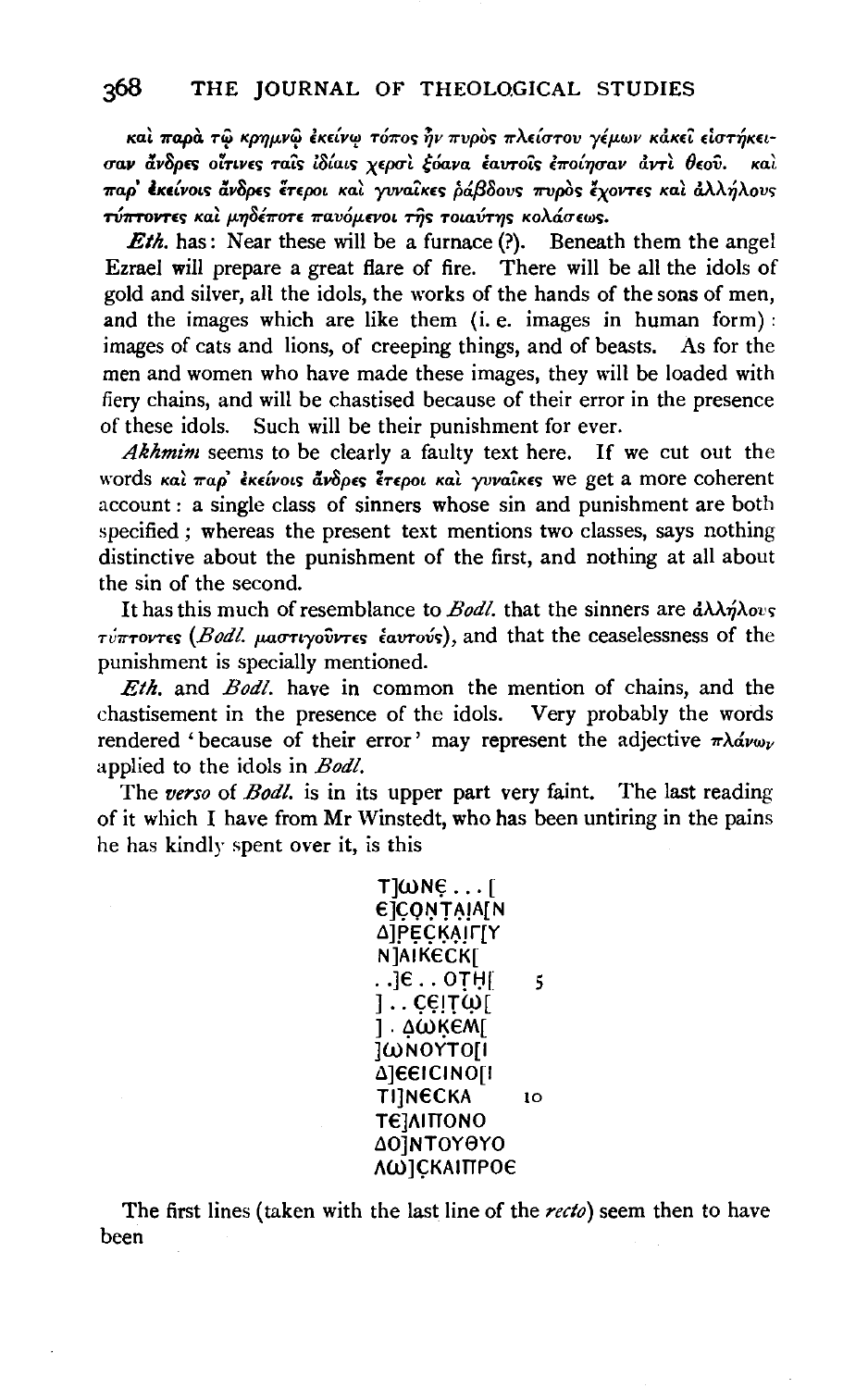και έγγυς αύτων έτεροι έσονται άνδρες και γυναίκες.

In the next lines Prof. Bartlet reads καιόμενοι τη καύσει των είδωλο- $\mu a\nu\omega \nu$ : the last word was suggested to him by Bodley's Librarian; it occurs in *Athenagoras* 29. This reading seems to me admirable. Lines 8-13 read

οὖτοι δέ εἰσιν οἴτινες κατέλιπον ὁδὸν τοῦ θεοῦ ὅλως (?) [ κατέλ. τὴν τοῦ θεοῦ δδόν Bartlet | και προε...

The portion of Akhmim corresponding to this is

καὶ ἔτεροι πάλιν ἐγγὺς ἐκείνων γυναῖκες καὶ ἄνδρες φλεγόμενοι καὶ στρεφόμενοι και τηνανιζόμενοι, ούτοι δε ήσαν οι αφέντες την όδον του θεου.

Eth. Near them will be other men and women. They will burn in the flames of torment. Their punishment will be for ever. Here are they who have forsaken the commandments of the Lord and followed the suggestions of devils.

Here again *Bodl*, seems nearer to *Eth*, than to *Akhmim*, There is not room enough in *Bodl*, for the three long participles of *Akhmim* φλεγόμενοι και στρεφόμενοι και τηγανιζόμενοι. Note that it has the future tense covrai, and a present  $\epsilon i\sigma \acute{\nu}$ , both in agreement with *Eth*,

## § 3. The quotations from Apoc. Peter in Clement of Alexandria and Methodius.

These passages demand a fresh discussion in the light of the new Ethiopic text. Unnecessary doubt has been thrown on the Clementine passages in regard of the number and extent of the quotations from  $A.P.$  The passages in question are all in the collection of excerpts known as *Eclogae ex propheticis scripturis*. This collection is preserved in but one ancient manuscript. In this the excerpts are not divided. nor, of course, numbered. It is important to remember this, and to realize that the division and numbering of the excerpts in the printed editions is the work of comparatively modern scholars. That which appears in the Berlin edition of 1909 by Dr Otto Stählin differs widely from previous arrangements, and for our present purpose is perfectly satisfactory.

Leaving out of sight for the present the probable allusion to  $A$ .  $P$ . in  $Ed.$  38, 39, let us take the overt quotations. I use Stählin's text.

(1) Εcl. 41. 1. Η γραφή φησι τα βρέφη τα εκτεθέντα τημελούχω παραδίδοσθαι άγγέλω, ύφ' ού παιδεύεσθαί τε και αύξειν. 'και έσονται'  $\phi$ ησὶν ' ως οί έκατὸν ἐτῶν ἐνταῦθα πιστοί.'

2 Διὸ καὶ Πέτρος έν τη Αποκαλύψει φησι· 'καὶ άστραπή πυρὸς πηδώσα  $d\pi$ ò τῶν βρεφῶν ἐκείνων καὶ πλήσσουσα τοὺς ὀφθαλμοὺς τῶν γυναικῶν.' 3 ἐπεὶ  $\delta$  δίκαιος ' ως σπινθήρ διά καλάμης εκλάμπει και κρίνει έθνη.' (Wisd. iii. 7.)

Zahn and others have referred  $\S$  I to another Apocalypse, unnamed, because in  $\S$  z the A. P. is named definitely. But nothing surely can

VOL. XII.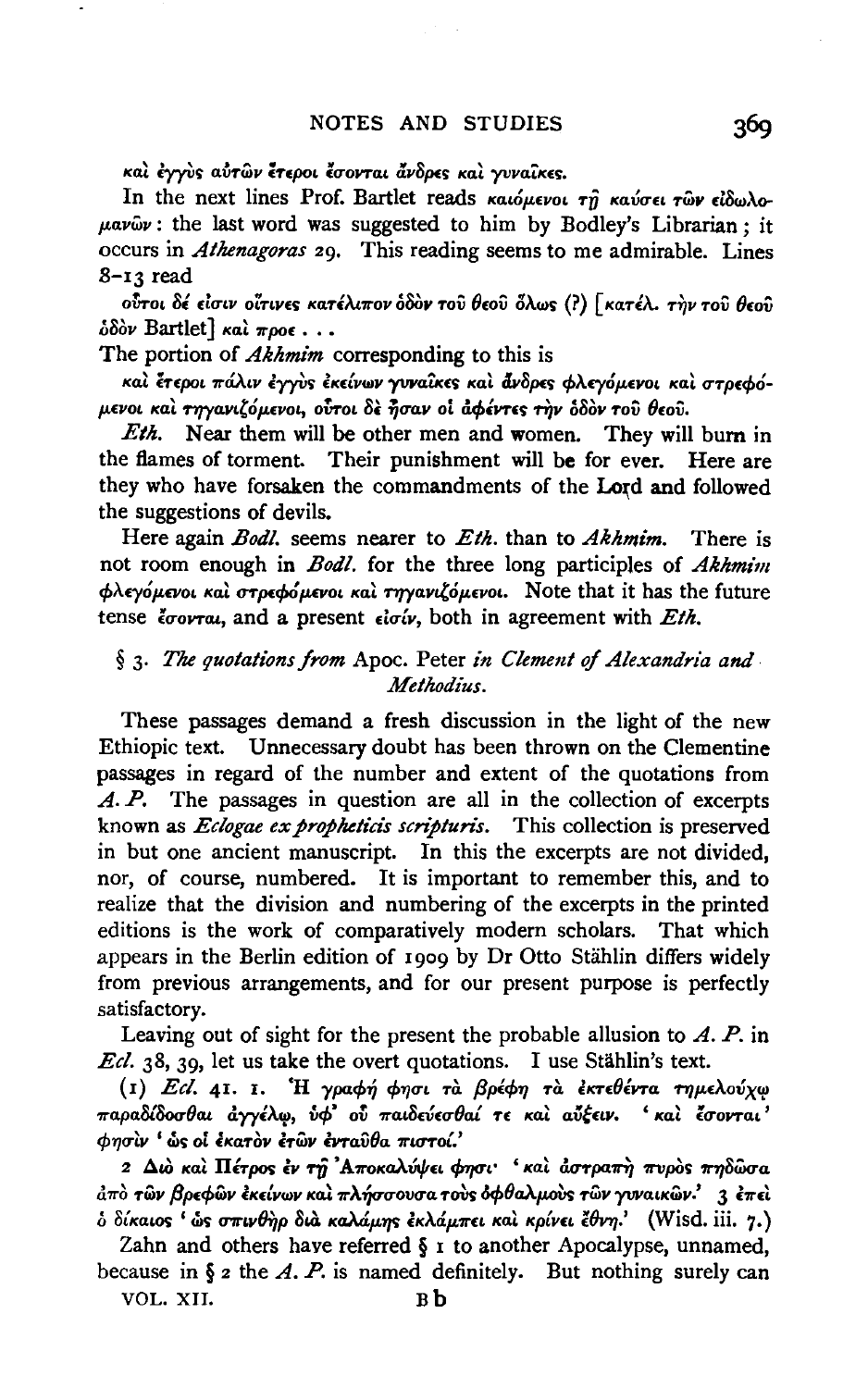be clearer than that § 2 is a separate excerpt; by no possibility can  $\Delta \omega$ be connected with § 1. The excerptor has simply copied all the references to the A. P. which he noticed. I suggested this in  $1892$ . Surely, again when we find the words  $\tau \hat{a}$   $\beta \rho \epsilon \phi \eta$ .  $\tau \eta \mu \epsilon \lambda \sigma \gamma \psi$   $\pi a \rho a \delta \hat{\delta} \delta$  $\sigma \theta$ au  $\frac{d}{dx}$  repeated as a definite quotation from the A. P. in Ecl. 48 we shall be going very far out of the plain track if we seek to attribute them to another source in Ecl. 41. The word  $\tau \eta \mu \epsilon \lambda_0 \hat{v}_{\chi}$  it may be useful to remind my readers, is found nowhere in Greek literature save in these two Eclogae of Clement and in the passage of Methodius which deals with the same subject. The Ethiopic version of the  $A. P.$  gives it under the form Temlâkos as a proper name; and in the later Greek Apocalypses of Paul and John we find it again, misunderstood, corrupted, and made into a proper name, Τεμελούχος οι Τεμελούχ. Not only so, but it becomes the name of a tormenting angel. The passages are : Ραυί 16 παραδοθήτω ή ψυχή αύτη ανίλεω άγγέλω Τεμελούχω.  $34$   $\kappa$ ai έλθων ο άγγελος ο Τεμελούχος κατείχεν έν τη χειρί αύτου σίδηρον: John, Tischendorf, p. 94, και φωνήσει δ τεμελούχ (is paullo ante θυρωρος constitutus est) τον ταρούκ, and later on: και λέγει ο τεμελούχ τω ταρούκ· έγειρε τον όφιν κτλ... και συνάξει ο τεμελούχ το πληθος των άμαρτωλων.

In the Latin version of *Paul* the word Tartaruchus is substituted for Temeluchus; thus '16 Tradatur ergo angelo Tartarucho qui prepositus 34 uidi . . . hominem subfocari ab angelos tartaricos est penis. abentes in manibus suis ferrum'.

This word Taprapovyos, again, demands some attention. It is not given in the Thesaurus of Stephanus at all; but it does occur in Greek, though with extreme rarity. In Hippolytus Ref. Haer.  $x$  34 we have (εκφεύξεσθε) ταρταρούχων άγγέλων κολαστών όμμα αεί μένον εν απειλή; in Paul 18 παραδοθήτω ή ψυχή αύτη Ταρταρούχω άγγέλω (apparently a proper name; the Latin has 'Anima ista in manibus Tartari tradatur'). In *John* we have seen it in the corrupt form  $\tau_{\alpha\rho\alpha\gamma\kappa}$ . It occurs also in Latin in a fragment printed by De Bruyne as probably Priscillianist (Revue Bénédictine, 1907, p. 323) 'tradatur hunc ad angelum tartarucho', and once a few lines before. The Ethiopic of  $A$ .  $P$ , gives it as a proper name Tâtirokos.

I must add that *Paul* 40 speaking of the destiny of murdered infants, and approaching very near the  $A. P.$  as quoted by Clement, says (Gr.) και έδόθησαν αύτα άγγέλω απενεχθήναι αύτα είς εύρύχωρον τόπον, (Lat.) 'Infantes autem illi traditi sunt angelis tartari qui erant super penas ut ducerent<sup>1</sup> eos in locum spaciosum misericordiae', where one cannot but suspect that our Greek text is guilty of an omission.

<sup>1</sup> The unique MS of the Latin text reads *doceret* which happens to correspond with Clement's παιδεύεσθαι. But it is safer to take it (as I have done) as a corruption of ducerent = απενεχθήναι of Gr.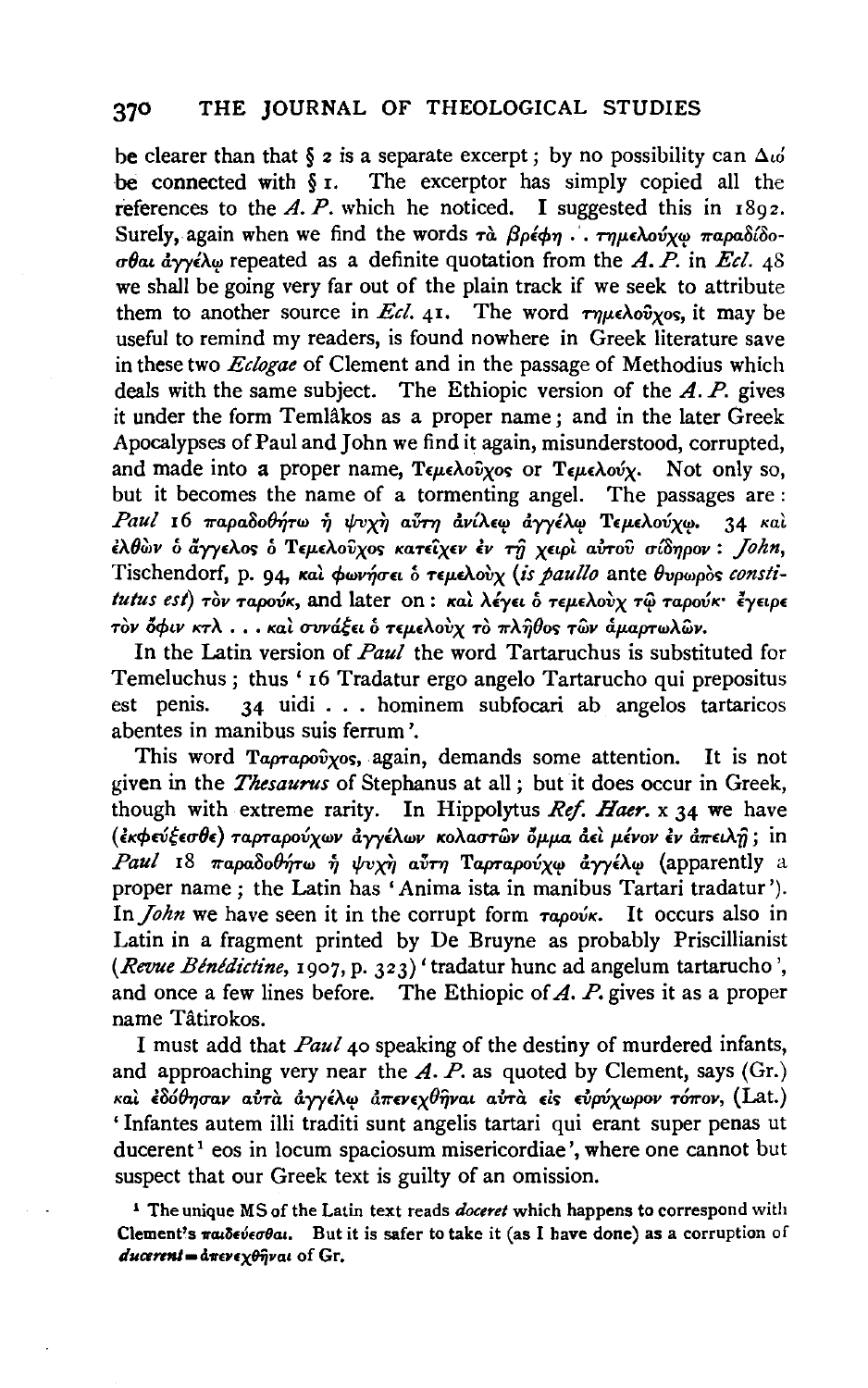The evidence I have set out leads me to the conclusion that these two very rare adjectives,  $\tau \eta \mu \epsilon \lambda \hat{\sigma} \gamma \gamma \delta \rho \sigma \eta$  aprapov<sub>y</sub> os, both occurred in the source of *Eth.* and of *Paul;* and that this source was the *A. P.* is demonstrated in the case of *τημελο*ύχος, and almost absolutely certain in the case of *Taprapov*<sub>yos</sub>.

*Kal. ZuoVTat, cp7Ju{v, ws* oi *€Ka'f'cw i'f'wv iVTavBa 7rtUT'oL* 

This must be another quotation from the  $\gamma$ *pach* mentioned in the first clause, and was very likely continuous with it. It is alluded to again in *Ecl.* 48, where Clement speaks of the children attaining to  $\gamma \tilde{\nu}$  and experiencing what they would have experienced had they remained in the body. *Eel.* 48, in fact, contains Clement's interpretation of the words *(νο' ον παιδεύεσθαι και αύξειν) και έσονται κτλ.* The children will become equal in experience to the believers who survive to a patriarchal age on earth. The Ethiopic has no equivalent to this clause.

I can point to but one passage which shews a coincidence of language such as may have suggested the idea, viz. Isa, lxv 20  $\omega\delta$  of  $\mu\eta$  *y*év $\eta\tau\alpha\iota$ *£n iK£L d.wpos Kal. 1rp£uf3Vr,s* 3s *oflK* lp.1r>..~un *T'ov ")(p6vov aflTov· £crrat yap* o  $\nu$ έος εκατον ετῶν, δ δε αποθνήσκων αμαρτωλος εκατον ετῶν, και επικατάρατος *€crrat.* The word *d.wpos* occurs in the Akhmim text in connexion with our subject *(zo* Preuschen); in *Wisdom,* as we shall see, the thought of honourable age independent of grey hairs is expressed more than once.

The consideration of the future tense  $\vec{\epsilon}$ *ovrat* must be noted, but discussion of it is reserved.

*Kal. d.crrpa7ri] 7rVpOS 7r7J8wua* d.7r0 T'Wll *{3p£cpwv lK£{vwv Kal* 7rA~uuovua TOVS  $\delta$ φθαλμοὺς τῶν γυναικῶν.

The parallel passage in the Akhmim text, hardly coinciding with this at all in vocabulary, is: και προήρχοντο εξ αύτων ακτίνες (or φλόγες: the letters - $\epsilon$ s only remain in the MS) *πνοός, και τας γυναίκας έπλησσον κατα Tωv δφθαλμων.* The antecedent to *αύτων* is *παΐδες*, not *βρέφη.* 

The Ethiopic has: 'a flash shall come from the children. There will be a dazzling in the eyes of the women who by fornication have brought about their corruption.' The last clause may correspond to a separate sentence in the original, such as avraí *<i>Eiouv* ai *πορνεύσασαι και και Ta {3plcp7J cp8£{pauat* : but on the other hand a similar sentence has already occurred (' ce sont celles qui ont fait avorter leurs enfants et ont corrompu l'œuvre du Seigneur qui les avait formés').

The tense-an important matter-is left undetermined in Clement's quotation. The verb may equally well have been past or future.

As to the language, there is a curious reminder of it in *Wisdom* xi 18  $\dot{\eta}$  δεινούς απ' δμμάτων σπινθήρας αστράπτοντας: one of a good many resemblances, which will be presented all together at a later period.

(2) *Ecl.* 48. 1 Η θεία πρόνοια (ο)ύ (κ)αταστρέφει έπι μόνους τους έν crapkí. aύτίκα ο Πέτρος έν τη 'Αποκαλύψει φησιν 'τα βρέφη εξαμβλωθέντα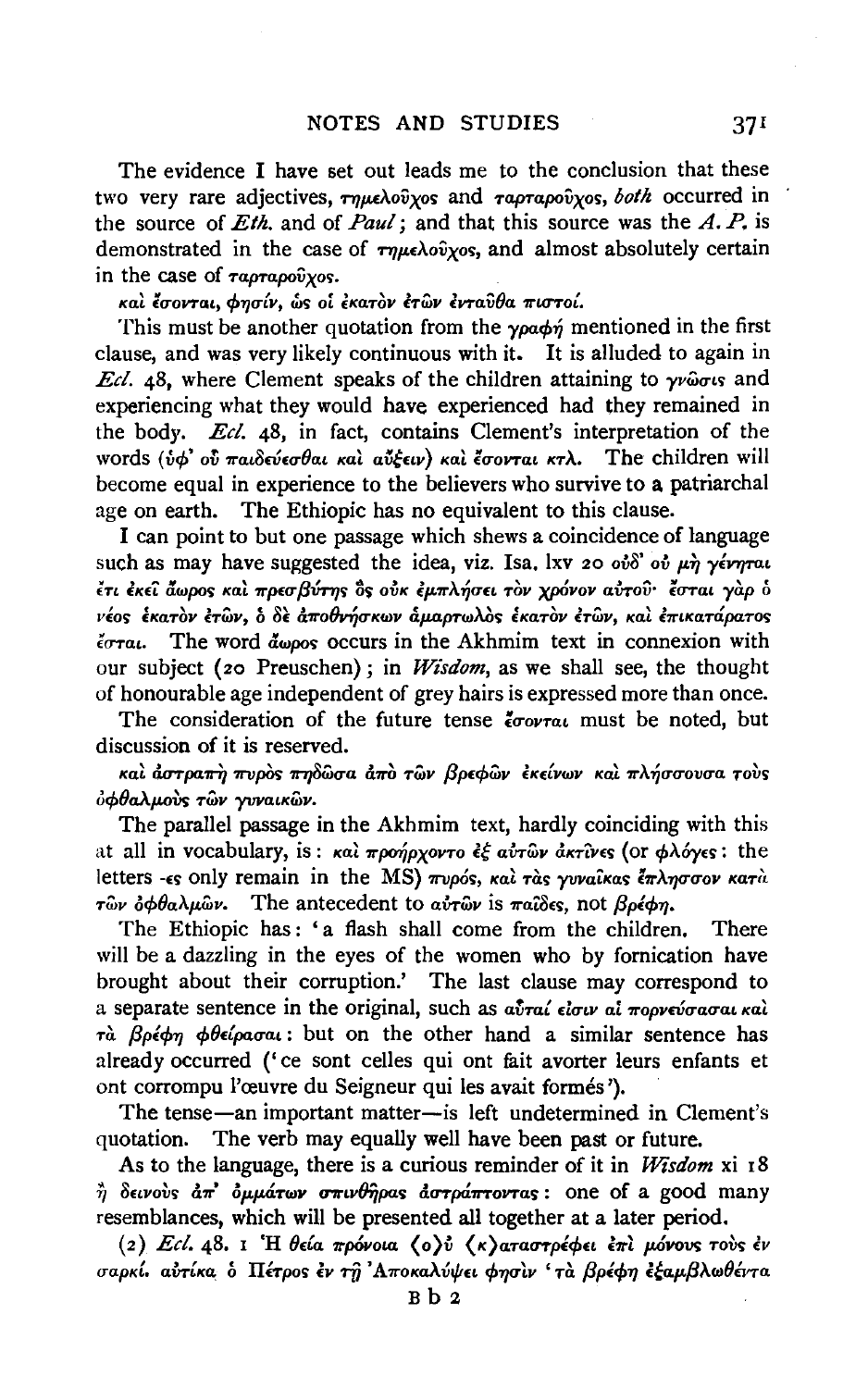$\tau$ ής αμείνονος εσόμενα μοίρας, ταΐτα αγγέλω τημελούχω παραδίδοσθαι, ίνα )'J'Wu€(1)~ *p.uaA.a{JoVTa* nj~ dp.€{VOVO~ *T..JX!/* p.ovij~, *1ra6oVTa* £ */1v bf'a(Jw Kaf. lv*  u~T' *ywoJUVa* '. *Ta 8' tnpa* p.ovij~ nj~ IT(I)TT}pLa~ n-6~uat, ~~ ~8tK'YlfLEVa  $\epsilon$ λεηθέντα, και μενεί άνευ κολάσεως, τουτο γέρας λαβόντα.

The inverted commas are Stahlin's, and shew his view of the extent of the quotation. Zahn would stop at  $\mu o \circ \rho a s$ , (or  $\pi \epsilon \circ \rho a s$ , the reading of the MS) and Harnack at  $\mu$ ov $\hat{\eta}$ s. My view is that little if anything beyond the words *τα βρέφη* and *ταΐτα άγγ. τημ. παραδίδοσθαι* can be looked upon as quoted, and that the rest is Clement's interpretation or paraphrase. I see no reason for inserting any mark of distinction after *yw6p.€va.* 

As to the text, Stahlin is the first editor who has rightly read the opening sentence ('H θεία . . . σαρκί) and has connected it with this excerpt instead of the preceding one. He also suggests and, I think, again rightly, that *rá* should be supplied after *<i>i*sauß $\lambda$ wθέντa.

Now as to the meaning of the excerpt. Two classes of children are distinguished in it. What are they? Not, as has been thought, *Ta*   $\epsilon$ ξαμβλωθέντα and τα εκτεθέντα, but (τα) της αμείνονος εσόμενα μοίρας and  $\tau$ *a*  $\epsilon$ *T* $\epsilon$ *pa* : that is, the children who are destined to be of the better part (i.e. to be saved) and the children who are not so destined ; in other words, those who, if they had attained maturity on earth, would have been saved, and those who, in the like case, would not. The first class are permitted to attain  $\gamma \hat{\nu} \hat{\omega} \sigma \hat{\kappa}$ , and to go through such probation as they would have experienced on earth ; to the second, in consideration of the injury they have suffered at the hands of their parents, punishment is remitted, but no positive advantages are given. This interpretation (which I have not seen set forth before, though I think it must have been present to Dr Stählin's mind) seems to me to be required by the presence of  $\frac{2}{\sqrt{3}}$  which qualifies the class of children described. The words have been thought to mean simply that the children in question 'will belong to the better part', but this would require  $\zeta \epsilon \sigma \theta a \iota$ . Possibly we ought to read  $\frac{\partial \sigma}{\partial \mu} = \bar{x}$ . I do not think this essential to the interpretation I have given.

How much of this speculation did Clement derive from the text of *A. P.?* I think very little, and for this reason, that what we have of the text of  $A. P.$  is altogether on a lower plane of thought. It is materialistic in its imagery. It describes the destiny of these very children in a concrete way, 'they will be like the faithful here who have attained the age of a hundred years', and I do not suppose that it said much more about them. The distinction drawn between the two classes seems to me too subtle to be attributed to the  $A$ . P.

The Ethiopic text, however, shews us the grounds upon which Clement built his distinction ; for, though it does not mention two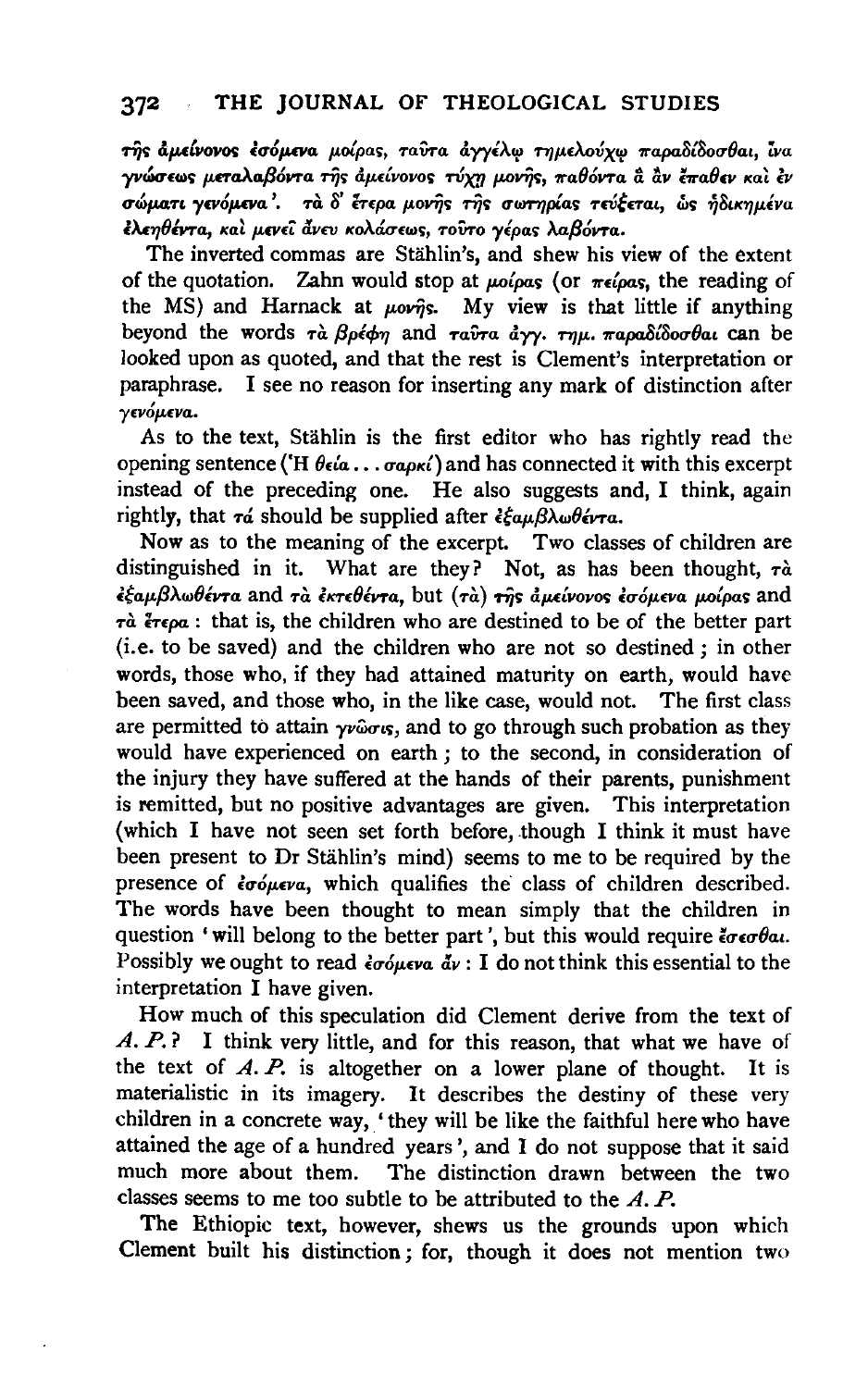different kinds of children, it does contain mention of two sets or groups of children, and says something about the destiny of the second set. This it does in the following manner  $:=$ 

First we have the punishment of the women who caused abortion. Their children are set over against them, and flashes of fire come from them and smite the women's eyes.

Then men and women are seen standing naked. Over against them also are children whom they have exposed to death. The children cry to God for vengeance on their parents. The milk of their mothers forms into beasts, which torment both the men and the women. These children are to be delivered to the angel Temlakos.

Here, then, is mention of two groups of children, and what is said and not said about them furnishes a reason for, if it does not justify, the distinction which Clement draws between them. For be it noted that  $Eth$ , says nothing about the destiny of the first set. They are the means of inflicting punishment on their parents, and, though they are not themselves in torment, they are not represented as happy, nor is anything said as to there being happiness in store for them. Thus they correspond very well to the second class of children in Clement who merely escape punishment. The others, of whom it is said that they are handed over to the angel Temlakos, are, of course, Clement's first class. Whether the author of  $A$ .  $P$ . really intended to draw a distinction between the ultimate destinies of these two groups of children, I do not feel sure ; but it is evident that, by making the presence of the one class essential to the torment which he has devised, he has put it out of his own power to improve their prospects. In a somewhat similar fashion he brings the souls of murdered people to watch the torments of their murderers, and Dieterich *(Nekyia* p. 6r) points out that this is an indication that we are dealing with conceptions originally Greek.

At this point, having shewn, as I believe, that Clement's quotation is from a text which is pretty faithfully represented by  $Eth$ ., I must take account of the passage in Methodius  $(Sympos.$  ii 6) :-

*•o9£V* ~ *Kal T7JJL€A01ixot<; uyylll.ots, KAv lK p.otx£las* ~uw, Tc1 *U'II"OTtKTOJL£Ya '11"apa8£8ou9at 'll"apnll.f]cpap.OI lv 9£o'!I"YruO"Tots ypap.p.autv•* £l *yc1p 7rapa* ~~~ *yvwp.TJY lylvoYTo Kal TOY 8£up.6v* rijs *p.aKap{as £K£{VTJ'> cp..iu£1Jl'> Tov 8£ov*1 *7rW'> aγγέλοις ταύτα παρεδίδοτο τραφησόμενα μετ*ά πολλής άναπαύσεως και *pαστώνης; π*ως δε και κατηγορήσοντα σφων αυτων τους γονείς ευπαρρησιάστως  $\vec{f}$ *ές το δικαστήριον εκίκλησκον του Χριστου* · Συ ούκ εφθόνησας ήμιν, ω κύριε, Tò κοινὸν' λέγοντα <sup>1</sup> τοῦτο φῶς, οὖτοι δὲ ἡμᾶς εἰς θάνατον ἐξέθεντο καταφρονή*uaYT£'>* rijs *uTjs* £YToATj!l ' *;* 

If we make allowance for the desire for elegance which is conspicuous in this passage (we owe to it the plural  $\partial y \gamma \partial \phi$  and much else) we shall see in it almost all the elements of the passage quoted by Clement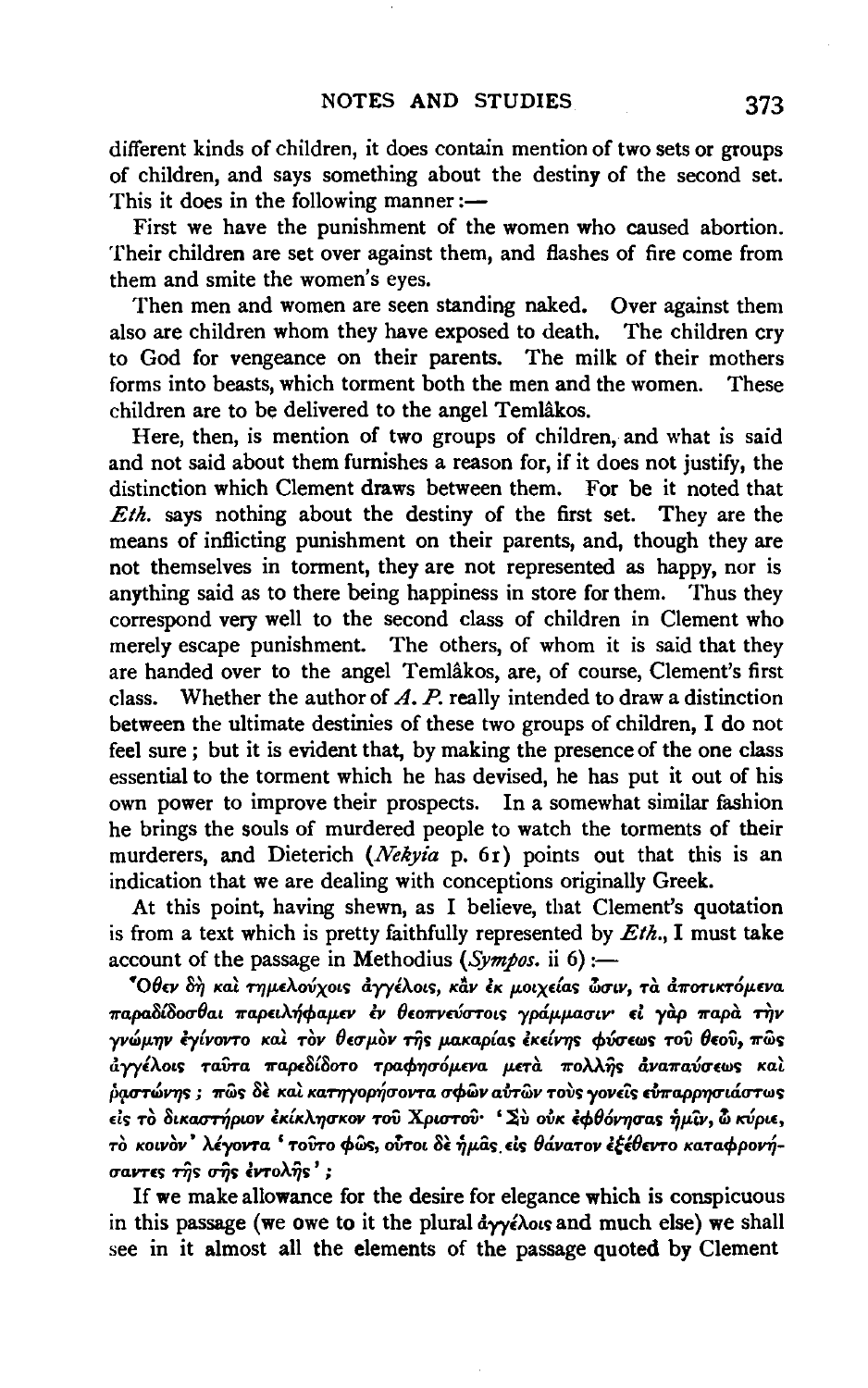There is the delivery to the angel, the education, and (what is only implied in Clement) the happy abode of the children. What Methodius adds is the complaint of the children, and this he gives, very probably, in the exact words of the  $A$ .  $P$ ., and certainly in a form which comes very close to *Eth*. This same incident is one of those borrowed by  $Pauli$  $(\S$ 40); the Greek text gives it very shortly, the Latin at greater length. It was very likely suggested to the author of  $A$ .  $P$ , by a passage in Wisdom (iv 6), which, indeed, Methodius himself, struck by the resenblance, quotes in the lines immediately following those I have transcribed. έκ γὰρ ἀνόμων ὖπνων τέκνα γεννώμενα μάρτυρές είσι πονηρίας κατὰ γονέων ἐν έξετασμώ αυτών.

Clement's next quotation (τὸ δὲ γάλα τῶν γυναικῶν κτλ.) is again supported by  $Eth$ , and not by  $Akhmin$ . The evidence of  $Eth$ , leads us to conclude that it followed immediately upon the complaint of the children, and was followed by the passage about the  $\tau \eta \mu \epsilon \lambda_0 \hat{v} \gamma_0 \gamma_0 \lambda_0 s$ . For this incident, again, there are curious parallels in  $W$ isdom. A notable feature is the employment of future and present tenses ( $\gamma$ *evrno*  $\epsilon$ *i*,  $\kappa$ *areo*  $\theta$ *i* $\epsilon$ *i*), but the discussion of the bearing of this belongs to another part of my subject.

As to the extent of the quotation. It clearly goes as far as  $\kappa a \tau \epsilon \sigma \theta' \epsilon \iota$ . The next words are διά τας άμαρτίας γενέσθαι τας κολάσεις διδάσκων. έκ των άμαρτιων γεννώσθαι αύτάς φησιν, ως δια τας άμαρτίας επράθη ο λαός κτλ. Clearly the clause  $\delta u \dot{a} \dots \delta u \delta u \dot{\alpha} \kappa v$  need not be more than an inference drawn by Clement from the text he has quoted. But the next clause with its  $\phi\eta\sigma\acute{\iota}\nu$  raises the question whether the A. P. is still the subject, and whether it contained a definite pronouncement to this effect. I do not think it did. The doctrine of like sin like suffering is taught in it not only here but throughout the description of Hell, so obviously that a definite statement would seem otiose. I suggest that in all probability some words have been omitted between  $\delta \omega \delta \omega \overrightarrow{\omega}$  and  $\epsilon \overrightarrow{\kappa}$  r $\omega \nu$  and  $\mu$ . : that we are dealing with a fresh extract. Further, that all the quotations from A. P. in the Eclogae are adduced as illustrations, and that in particular that of Ecl. 49 is an illustration of a passage in Wisdom. In more than one place in *Wisdom* this particular truth is enforced; perhaps the most striking is xi 16, 17 (of the Egyptian plagues):  $\frac{\partial}{\partial r}$   $\frac{\partial}{\partial \xi}$   $\lambda$ oyio $\mu$ ων άσυνέτων άδικίας αύτων, έν οίς πλανηθέντες εθρήσκευον άλογα έρπετα και κνώδαλα εύτελη, έπαπέστειλας αύτοις πληθος άλόγων ζώων είς εκδίκησιν, ίνα γνώσιν ότι δι' ών τις άμαρτάνει, διά τούτων κολάζεται. Here the plaguing of the Egyptians by beasts, and the retributive doctrine, occur in combination, so that the passage is one which might very easily recall to Clement's mind the words he has quoted from  $A$ .  $P$ .

There is another of the *Eclogae* in which an allusion to the  $A$ .  $P$ . has been suspected by other editors as well as by myself, viz. Ecl. 38. 2, 39 είπε μεν ώς κολάσεις είσι βλασφημιών, φλυαρίας, άκολάστων ρημάτων, λόγω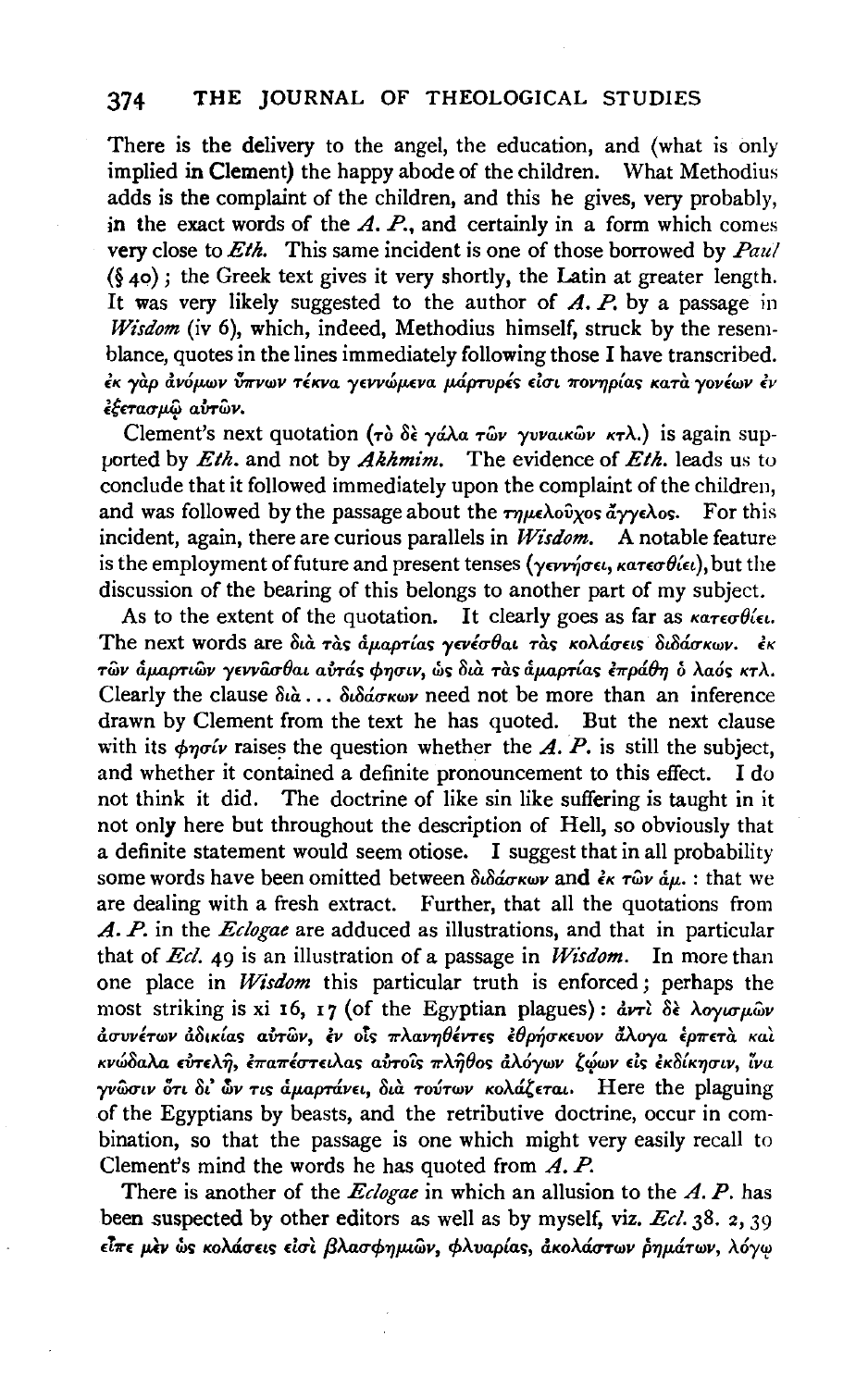κολαζομένων και παιδευομένων· έφασκεν δε και δια τας τρίχας κολάζεσθαι και τον κόσμον τας γυναίκας ύπο δυνάμεως της έπι τούτοις τεταγμένης, η και τω Σαμψων δύναμιν παρείχε ταις θριξίν, ήτις κολάζει τας δια κόσμου  $\tau \rho \chi$   $\omega$   $\chi$   $\tau$   $\gamma$   $\sigma$   $\gamma$   $\epsilon$   $\omega$   $\alpha$   $\sigma$   $\omega$   $\sigma$   $\alpha$   $\gamma$ . This of course recalls the passage in the Akhmim text about women hung up by their hair: avrai de hoav αί πρός μοιχείας κοσμηθείσαι.

The Ethiopic text puts it more nearly in the terms of Clement. 'Ce sont celles qui ont arrangé leurs tresses . . . Elles se sont tournées vers la fornication', which might well be a rendering of  $\epsilon \pi i$  πορνείαν δρμώσας.

Yet there is a difficulty;  $\zeta \phi a \sigma \kappa \epsilon \nu$  cannot be meant to introduce a quotation from a written work. It must be the report of a spoken word, and the speaker was very probably the same who is mentioned in Ecl. 50 Έλεγεν πρεσβύτης (τις) (or (δ) πρεσβ.) ζώον είναι το κατα γαστρός. My own belief is that the quotation from  $A$ . P. must be confined to the last clause of the excerpt, and that it is more probably due to Clement himself than to his authority.

I suggest that the excerpt is part of a comment on Wisdom i 8-11, in which these phrases occur: φθεγγόμενος άδικα ούδεις μη λάθη, ούδε μην παροδεύση αύτον ελέγχουσα ή δίκη. εν γαρ διαβουλίοις άσεβους εξέτασις έσται...θρούς γογγυσμών ούκ άποκρύπτεται. φυλάξασθε τοίνυν γογγυσμόν άνωφελή, και άπό καταλαλιας φείσασθε γλώσσης.

### § 4. The Apocalypse of Peter and the Book of Wisdom.

More than once in the preceding pages I have adduced passages from the Wisdom of Solomon as possible sources of phrases in the  $A$ .  $P$ , or as texts on which Clement was commenting in the Eclogae. A perusal of Wisdom has yielded a rather large number of coincidences of language and thought, of varying force, which I have thought well to present in a collected form. They seem to me too striking to be the result of accident; and I cannot but believe that the writer of  $A.P.$  was very familiar with the Book of Wisdom.

I take the passages in the order of the Akhmim text, intercalating the fragments preserved in quotations in their proper places.

A. P. 1, 2, 3 απώλεια... ανομία.

Wisd. v 7 ανομίας ενεπλήσθημεν... και απωλείας.

A. P. 3 δοκιμάζοντες τας ψυχας έαυτών.

Wisd. iii 1 Δικαίων δε ψυχαί έν χειρί θεού... 6 εδοκίμασεν αυτούς. δοκιμάζειν also occurs in i 3, ii 19, xi 10.

A. P. 6-11 The appearance of the glorified saints: over idoverses έθαμβώθημεν... τὸ κάλλος αὐτῶν... ιδόντες τὸ κάλλος ἔκθαμβοι γεγόναμεν ... τοιαύτη ήν αύτων ή εύπρέπεια.

Wisd. v 1 Τότε στήσονται έν παρρησία πολλή (οι δίκαιοι) . . . 2 (the sinners) ιδόντες ταραχθήσονται... και εκστήσονται.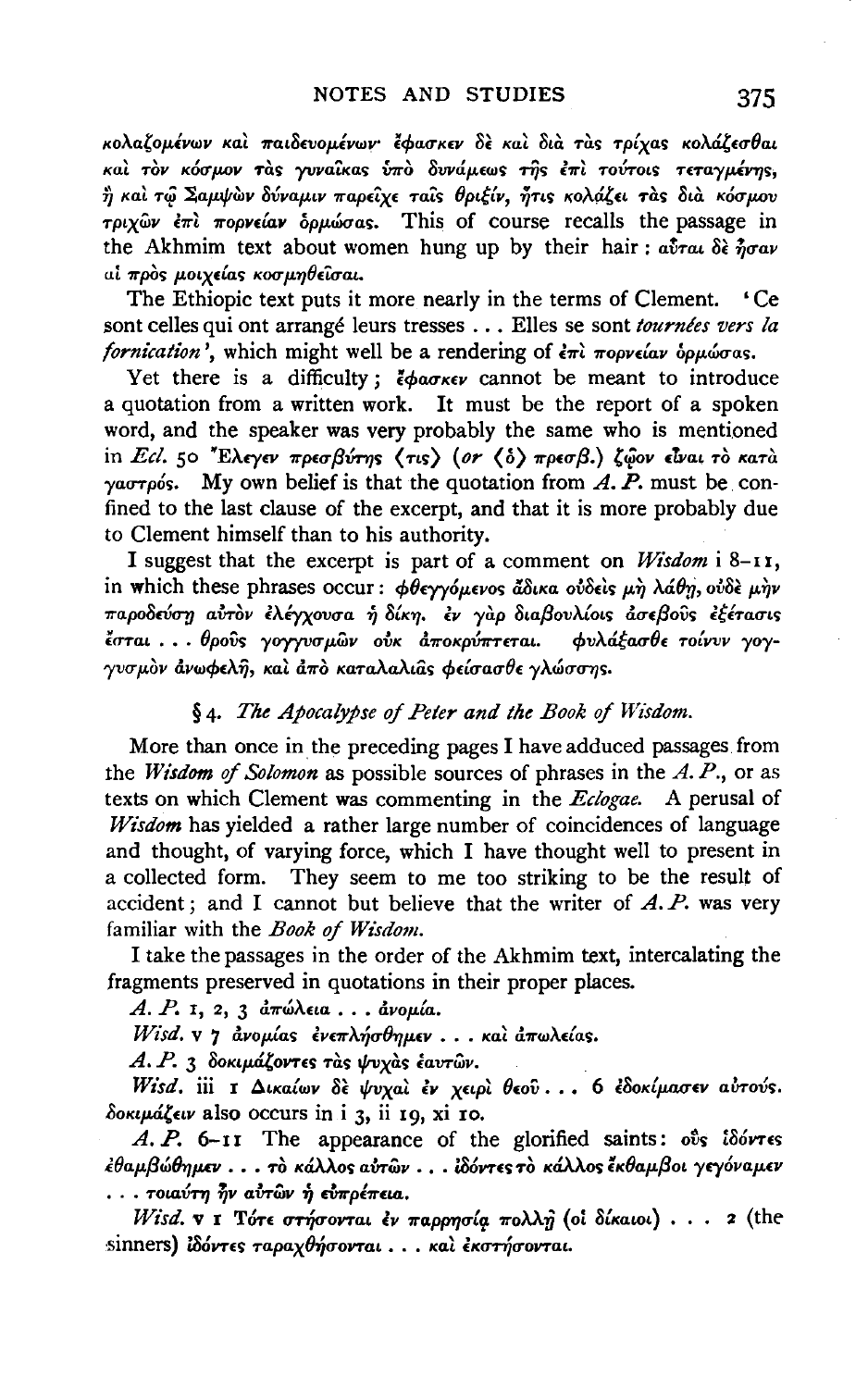V.15, 16 δίκαιοι δε είς τον αίώνα ζώσι... λήψονται το βασίλειον της εύπρεπείας και το διάδημα του κάλλους.

Α.Ρ. 15 χώρον... υπέρλαμπρον τώ φωτί, και τον άέρα τον έκει άκτισιν ήλίου καταλαμπόμενον... την γήν... ανθούσαν άμαράντοις άνθεσι.

Wisd. xvii 20 δλος γάρ δ κόσμος λαμπρώ κατελάμπετο φωτί.

xviii 1 Tois δε δσίοις σου μέγιστον ην φώς.

νί 12 λαμπρά και άμάραντος ή σοφία.

Α. Ρ. 22, 28 την όδον της δικαιοσύνης: 34 αφέντες την όδον του  $\theta$ co $\hat{v}$ .

Wisd. v 6, 7 επλανήθημεν άπο δδου άληθείας ... την δε δδον Κυρίου ούκ ἔγνωμεν.

 $A.$   $P.$  21 σκοτεινόν είχον τὸ ἔνδυμα κατά τὸν ἀέρα τοῦ τόπου.

Wisd. xvii 21 είκών του μέλλοντος αύτους διαδέχεσθαι σκότους.

A.P. 26 Punishment of parents who destroyed and cast out their children; the children are the means of punishment.

Wisd. xi 14 δν γαρ έν εκθέσει πάλαι ριφέντα απείπον χλευάζοντες, επι τέλει τῶν ἐκβάσεων ἐθαύμασαν.

xii 5 τέκνων φονέας ανελεήμονας.

xii 6 *αυθέντας γονείς ψυχών άβοηθήτων*.

xiv 23 τεκνοφόνους τελετάς.

A. P. ap. Clem. άστραπή πυρός πηδώσα άπό των βρεφών έκείνων καί πλήσσουσα τοὺς ὀφθαλμοὺς τῶν γυναικῶν.

Wisd. xi 18  $\eta$  δεινούς απ' ομμάτων σπινθήρας αστράπτοντας.<sup>1</sup>

A.P. ap. Clem. το δε γάλα των γυναικών... γεννήσει θηρία λεπτά σαρκοφάγα. With Clement's comment, διà τας αμαρτίας γενέσθαι τας κολάσεις διδάσκων, and έκ των άμαρτιών γεννασθαι αύτάς φησιν.

Wisd. xi 16 επαπέστειλας αύτοῖς πλῆθος ἀλόγων ζώων εἰς εκδίκησιν, ἶνα γνώσιν ότι δι' ών τις άμαρτάνει δια τούτων κολάζεται.

18 νεοκτίστους θυμού πλήρεις θήρας άγνώστους.

xii 23 διά των ιδίων εβασάνισας βδελυγμάτων.

xvi I δι' δμοίων εκολάσθησαν αξίως και δια πλήθους κνωδάλων εβασανίσθησαν.

9 οΰς μὲν γὰρ ἀκρίδων καὶ μυιῶν ἀπέκτεινε δήγματα, καὶ οὐχ εὗρέθη ἴαμα τη ψυχη αύτων, ότι άξιοι ήσαν ύπο τοιούτων κολασθηναι.

Cf. xii 2 έν οίς άμαρτάνουσιν ύπομιμνήσκων νουθετείς, and xi 5.

A. P. ap Method. The complaint of the exposed children to God.

Wisd. iv 6 εκ γαρ ανόμων <del>ύπν</del>ων τέκνα γεννώμενα μάρτυρές είσι πονηρίας κατά γονέων έν έξετασμώ αύτών (quoted by Methodius himself).

A.P. ap Clem. (of the children) και έσονται ως οι έκατον ετων ενταύθα πιστοί.

<sup>1</sup> Dieterich Nekyia p. 62 quotes a striking parallel from an Orphic Hymn to the Eumenides (1xx 6): απαστράπτουσαι απ' όσσων δεινήν ανταυγή φάεος σαρκοφθύρον αΐγλην. The date of the Hymn is uncertain: probably late.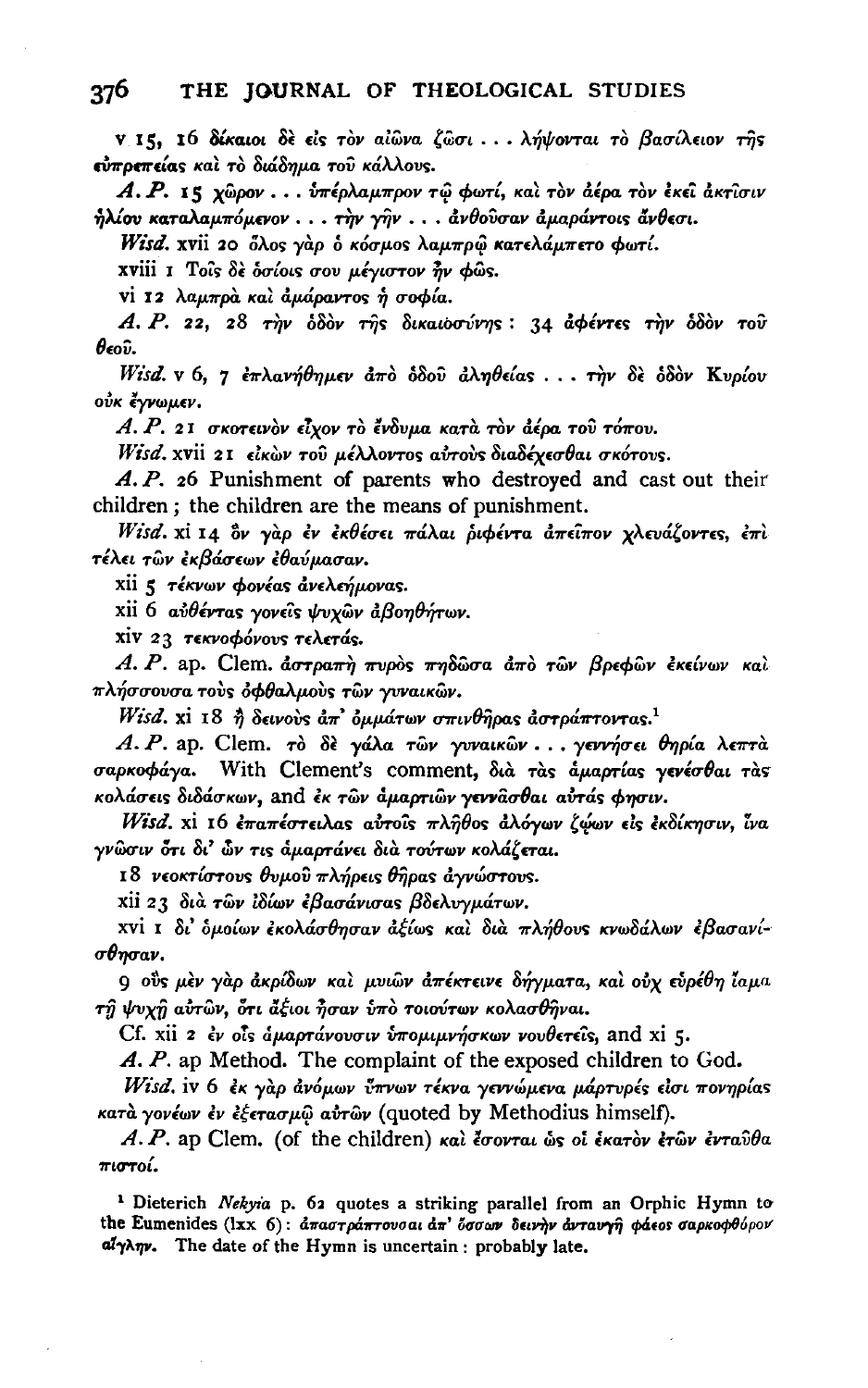Wisd. iii  $16-18$  (which seems at once to suggest this idea and to contradict the assertion contained in A. P.)  $\tau$ έκνα δε μοιχών ατέλεστα έσται  $\kappa \tau \lambda$ .

In iv 8, 16 we have the thought that honourable age does not consist in length of days.

 $A. P.$  26 dwpot, Wisd. iv 5, xiv 15.

A. P. 28, 29 Punishment of blasphemers and false witnesses.

Wisd. i 6-11 ούκ άθωώσει βλάσφημον άπο χειλέων αύτου κτλ.

 $A. P.$  30 αμελήσαντες της έντολης του θεου. 34 αφέντες την όδον  $τού θεού.$ 

Wisd. iii 10 οι δε άσεβείς καθ' α ελογίσαντο έξουσιν επιτιμίαν, οι άμελήσαντες του δικαίου και του κυρίου άποστάντες.

 $A. P.$  30 and  $Eth$ , and Bodleian fragment. Idolaters punished in presence of the idols.

Wisd. xii 27 επι τούτοις ούς εδόκουν θεούς, εν αύτοις κολαζόμενοι.

χίν το και γάρ το πραχθεν σύν τω δράσαντι κολασθήσεται. δια τούτο καὶ ἐν εἰδώλοις ἐθνῶν ἐπισκοπὴ ἔσται.

A.P. Eth. Idols of silver and gold, images of cats and lions, &c.

Wisd. xiii 10 χρυσόν και άργυρον, τέχνης εμμελέτημα, και απεικάσματα ζώων.

Considering the small compass of the Greek text of  $A$ .  $P$ ., I think that the above list is very striking in respect of the number and the closeness of its resemblances both in expression and in thought to Wisdom.

I have suggested already that some of Clement's Eclogae belong to comments on passages of Wisdom. To those who hold the view that these Eclogae are taken from the Hypotyposes, in which comments were made on all the books of scripture, this supposition will not appear But whatever may be our view of the source of the improbable. Eclogae, it seems worth while to point out that there are a good many passages and phrases in a particular group of them which might very readily be suggested by Wisdom. The group in question begins with  $Ed.$  39. This deals with the punishment of blasphemy and of women who tire their hair. I have quoted above some words from  $W$  is  $d$ . i  $6-11$ which might have served as the text for this.

Ecl. 40 begins καθάπερ άγαθού άπορροία άγαθύνονται.

In Wisd. vii 25 Wisdom is described as  $\frac{1}{4} \pi \phi \rho \rho \omega a \tau \hat{\eta} s$  του παντοκράτορος δόξης είλικρινής.

 $\emph{Ed. }$  41. I. The exposed children educated by the angel. This might well be suggested by Wisd. iii  $16-18$  and iv 8, 16 cited above.

41. 2, 3. (Flashes from the eyes of the children.) Cf. Wisd. xi 18 quoted above. Clement himself quotes Wisd. iii 7, 8.

42-45 are comments on Ps. xvii 26, 44, 45, 51, xviii 11.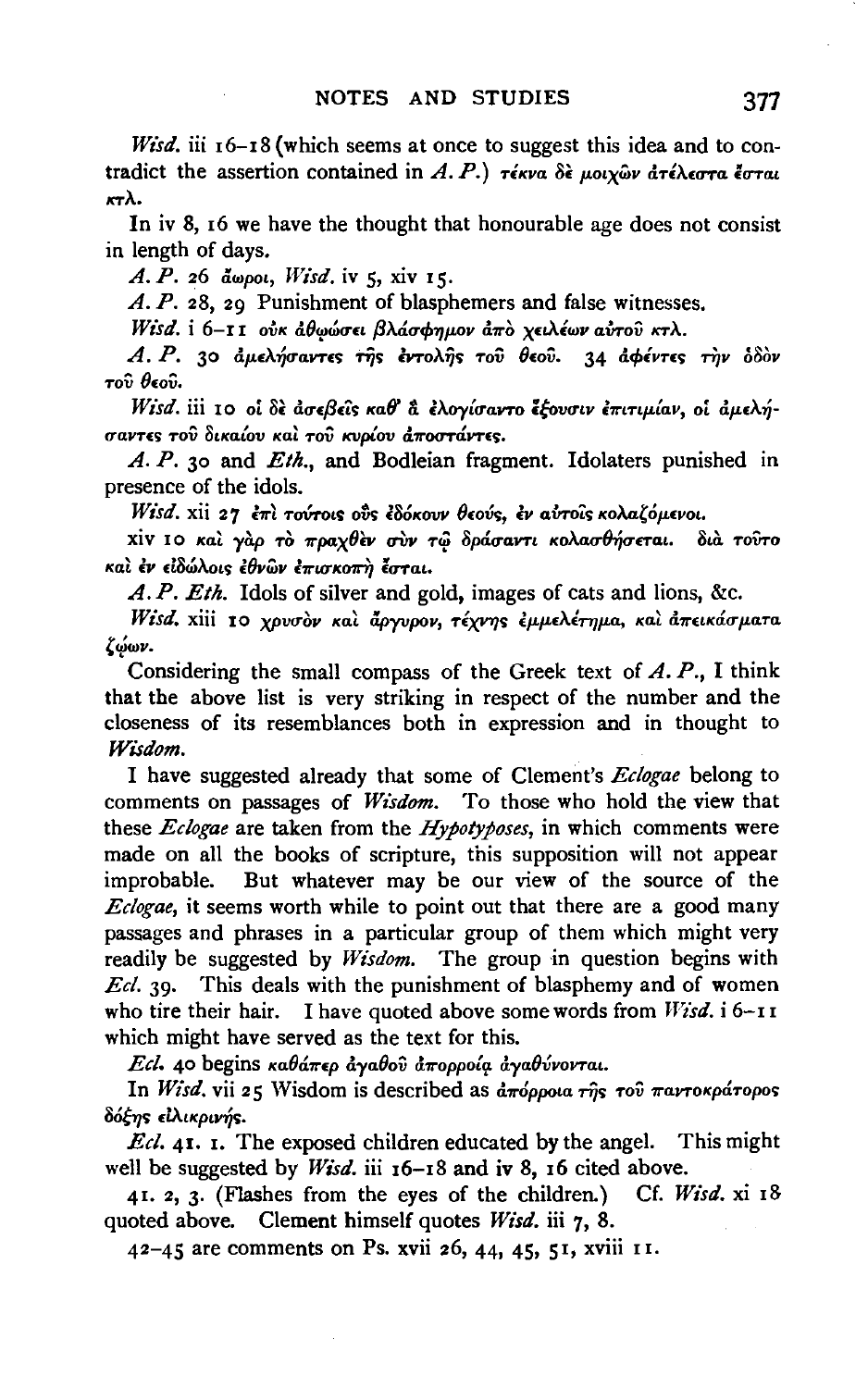46 'Πνεύματα' λέγεται τα πάθη τα έν τη ψυχη κτλ.

Wisd. vii 23 διά πάντων χωρούν πνευμάτων νοερών κτλ. (also vii 20 πνευμάτων βίας).

47 relates to wealth ; possibly suggested by Wisd. viii 5.

48. Ι Η θεία πρόνοια ού καταστρέφει έπι μόνους τους έν σαρκί.

Wisd. vi 7 δμοίως τε προνοεί περί πάντων.

Two resemblances of language may be noted in passing:

Ibid. της αμείνονος εσόμενα μοίρας.

Cf. Wisd. i 16 άξιοί είσι της εκείνου μερίδος είναι.

ii 24 οι της εκείνου μερίδος όντες.

48. 2 τούτο γέρας λαβόντα.

Wisd. ii 22 γέρας ψυχών άμώμων.

49. I. The milk of the mothers changing into beasts in accordance with the teaching διά τας άμαρτίας γεννασθαι τας κολάσεις.

See Wisd. xi 15 sqq., xii 23, xvi 1, 9, &c., quoted above.

49. 12. Allusion to the people bitten by the serpents ( $\mathbf{r}$  Cor. x  $\mathbf{q}$ , quoted).

Cf. Wisd. xvi 5 δήγμασί τε σκολιών διεφθείροντο όφεων.

50. Eλεγεν πρεσβύτης ζώον είναι τὸ κατὰ γαστρός. The infusion of the soul.

Cf. Wisd. vii  $2$ , viii  $19$ ,  $20$ .

The extracts which follow are all comments on Ps. xviii, xix.

Outside this group of extracts,  $39-41$ ,  $46-50$ , I find few if any allusions to Wisdom in the Eclogae, save in Ecl. 10 of  $\epsilon$ v oa $\theta \rho \hat{\varphi}$  olkovres σώματι καθάπερ έν πλοίω πλέοντες παλαιώ, with which compare Wisd. xiv I τοῦ φέροντος αὐτὸν πλοίου σαθρότερον ξύλον.

My own present impression of the relations between Wisdom, A. P., and Clement, is that A. P. derived ideas from Wisdom, and that Clement, commenting on *Wisdom*, is therefore reminded of passages in  $A.P.,$ and quotes them as illustrations. This was the case also with Methodius.

# § 5. The Apocalypse of Peter and the Book of Enoch.

The Book of Enoch has been mentioned once or twice in the course of this investigation as having furnished ideas or phrases to the  $A.P$ . It will be useful therefore to present the relevant passages together. The Greek fragment, as last edited by Flemming and Radermacher, and Dr Charles's version of the Ethiopic, will be used.

- (1)  $En. i 6 (6\rho\eta)$  τακήσονται ώς κηρός άπό προσώπου πυρός έν φλογί. Cf. A. P., Eth., J. T. S. xii p. 42.
- (2) Εn. xiv 16 (διαφέρων έν δόξη) ώστε μη δύνασθαί με έξειπείν ύμιν  $\pi$ ερί της δόξης κτλ. Αkh. 7, 9.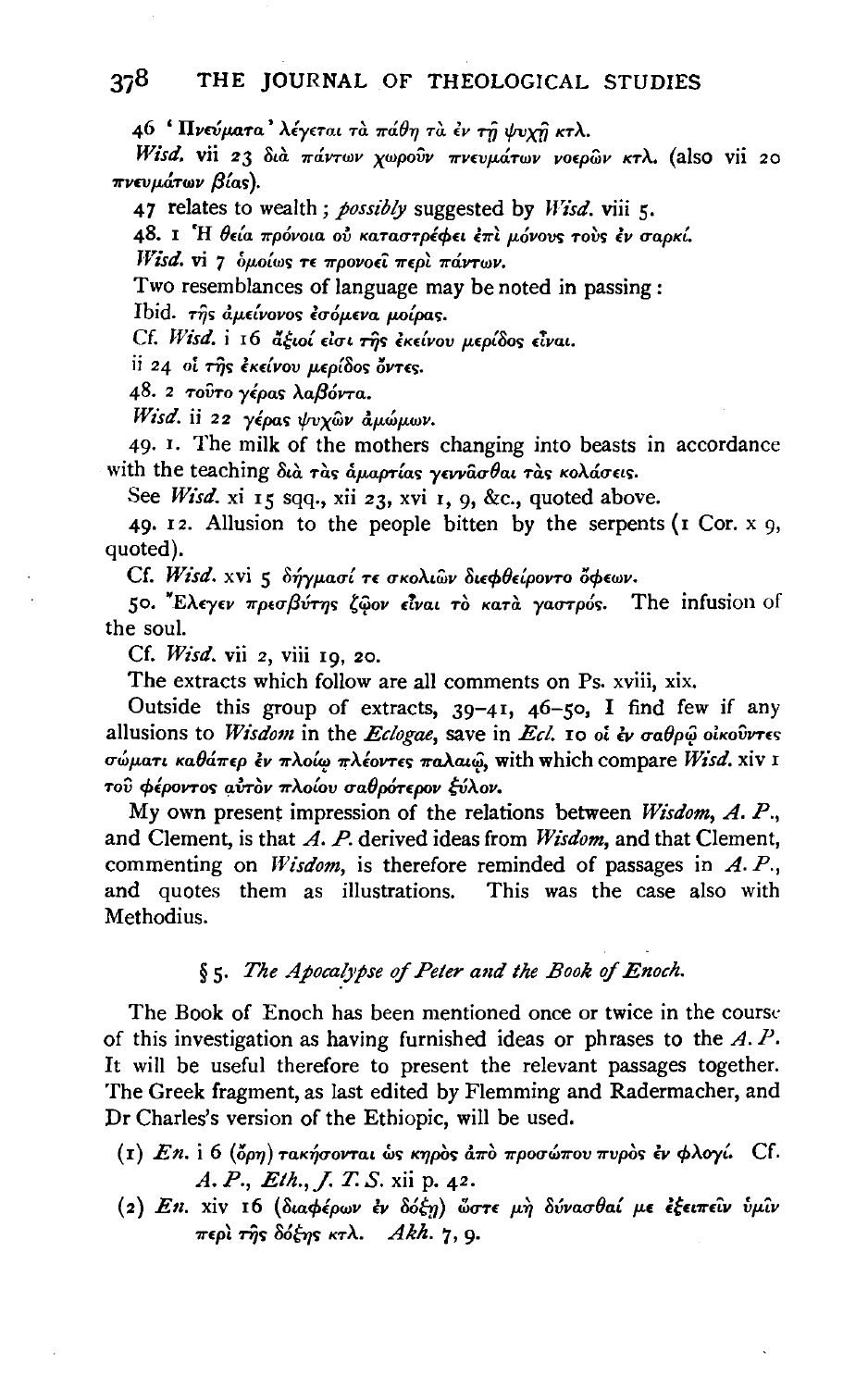- (3) Εn. xiv 20 ήλίου λαμπρότερον και λευκότερον πάσης χιόνος. Akh. 7 ακτις ως ήλίου 8 λευκότερα πάσης χιόνος.
- (4) Εn. xx 1 Ούριηλ ο είς των αγίων αγγέλων ο έπι του κόσμου και του ταρτάρου. J. T. S. xii p. 40 Ourâ'êl ... whom the Lord hath set over the resurrection of the dead at the judgement.
- $(5)$  Εn. xxi 7 πύρ μέγα έκει καιόμενον και φλεγόμενον. Cf. Akh. 23, 29, 34.
- (6) The frequent use of  $\tau$ *ó* $\tau$ *os* in these chapters recalls *Akh*.
- (7) Εn. xxii 9 ούτος έχωρίσθη είς τα πνεύματα των δικαίων, ού ή πηγή του ύδατος έν αύτω φωτεινή. Cf. the Paradise of Akh.
- (8)  $En. xxii 12$  The souls of the murdered. Cf. Akh. 25.
- (9) Επ. xxiv 4 δσμήν είχεν εύωδεστέραν πάντων άρωμάτων και τα φύλλα αύτου και το άνθος και το δένδρον ου φθίνει είς τον αίωνα. Αkh. 15, 16.
- (10) Εn. xxv 6 τότε εύφρανθήσονται εύφραινόμενοι. Akh. 19.
- (11) Εn. xxvi 1 τόπον ηύλογημένον έν φ δένδρα. Akh. 15.
- (12) Εn. xxvii 3 ώδε εύλογήσουσιν οι εύσεβείς τον κύριον της δόξης.  $Akh.$  19.
- (13) Εn. xxix 1 είδον κρίσεως δένδρα πνέοντα άρωμάτων. Akh. 15.
- (14) Επ. xxxii 3 ήλθον πρός τον παράδεισον της δικαιοσύνης και είδον... δένδρον ... 4 ή δε όσμη αύτου διέτρεχεν πόρρω από του δένδρου.  $Akh.$  16.
- $(15)$  *En.* xxxix  $5-7$  description of the dwelling-place of the righteous. They intercede for men (cf. Sib. Orac. ii 330-338). They are resplendent as lights of fire (cf. cviii  $2 - 15$ ) and their mouth is full of blessing.
- (16) En. liii 3, lvi 1, lxii 11 &c. Angels of punishment. Akh. 21, 23.
- $(\overline{17})$  En. 1x 8 The garden where the elect and righteous dwell. Akh.  $15 \&c.$

Also lxi 5 The elect who dwell in the garden of life.

and lxx 4 There I saw the first fathers and the righteous who from the beginning dwell in this place.

- $(18)$  *En.* lxi 5 They who have been devoured by the fish of the sea and by the beasts . . . will return . . . for no one will be destroyed before the Lord of Spirits.  $J. T. S. xii pp. 39, 40.$
- (19)  $En.$  lxiii 1 sqq. The sinners implore the angels of punishment to whom they were delivered to grant them a little respite.  $J. T. S. xii pp. 50, 51.$
- (20)  $En. xciv 8$  Woe to you, ye rich, for ye have trusted in your riches.  $A$ kh. 30 (τῷ πλούτω αὐτῶν πεποιθότες).
- (21) En. xcv 7 Ye persecute the righteous. Akh. 27 oi διώξαντες τους δικαίους.
- (22)  $En. xcix 5$  (Those who will be reduced to want) will mangle their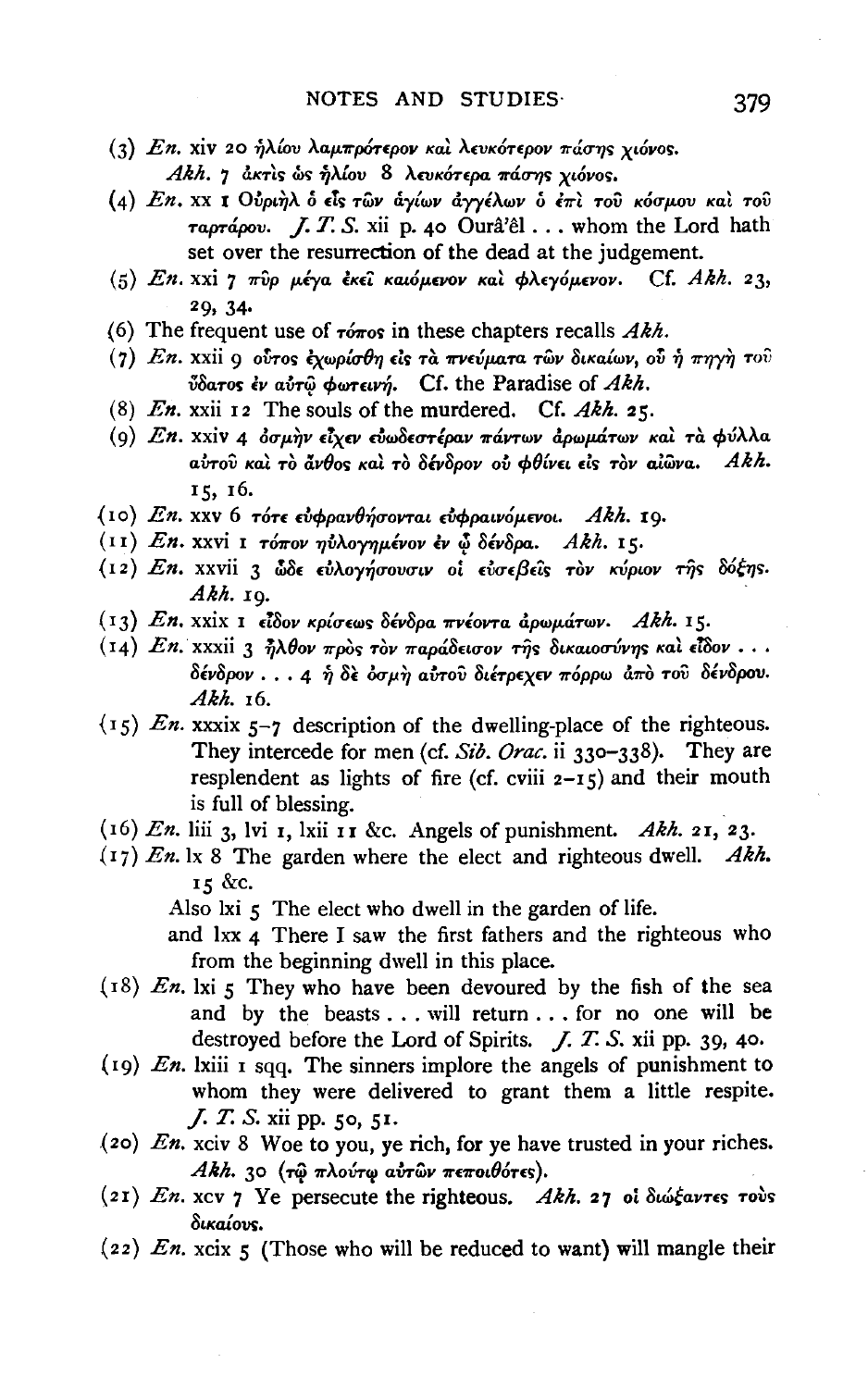#### 38o THE JOURNAL OF THEOLOGICAL STUDIES

children and cast them away, and there will be miscarriages ; and they will cast away their sucklings and will not return unto them, and will have no pity on their beloved ones. Cf. *Akh.* 26 and *J. T. S.* xii p. 46.

- (23) *En.* cii 1 sqq. When He brings a grievous fire upon you, whither will ye flee? and where will ye find deliverance? . . . 2 And all the luminaries will quake with great fear, and all the earth will be affrighted and tremble and be alarmed. *J. T. S.* xii pp. 42, 43.
- $(24)$  *En.* cvi 2 His body was white as snow and red as a blooming rose ... when he opened his eyes he lighted up the whole house like the sun. ro The colour of his body is whiter than snow and redder than a blooming rose ... and his eyes are like the rays of the sun. Akh. 7, 8. Cf. no. 3 above.
- ( 2 5) *En.* cviii 7 sqq. That which will befall the sinners and the spirits of the humble and of those who afflict their bodies.  $q$  and who ... longed not after earthly food . . . and were much tried by the Lord, and their spirits were found pure. Cf. Akh. 3  $\pi\epsilon\omega\hat{\omega}v\tau\alpha\varsigma$ *κ. διψωντας κ. θλιβομένους κ. έν τούτω τω βίω τας ψυχας έαυτων 8oKtp.a{oVTa<;.*

These passages constitute sufficient proof ot the indebtedness of the *A. P.* to *Enoch,* and shew that the influence of the latter upon the former was not inconsiderable. It should also be noted that passages from all parts of *Enoch,* even the latest in date, seem to have been used in the  $\overline{A}$ .  $\overline{P}$ .

#### §6. The Apocalypse of Peter in the West.

While we have sufficient-if not abundant-evidence of the use of A. P. in writings of Egyptian and Asiatic provenance, it has hitherto been impossible to adduce any but the scantiest evidence of its use in the West.1 Harnack in *Texte und Untersuchungen* (xiii 1 pp. 71-73 *Die Petrusapokalypse in der altm Abend!iindischen Kirche)* brought together all the evidence which was accessible to him in  $1895$ . Passing over the mention in the stichometry of the Codex Chromontanus, as not certainly Western, he cites (1) the Muratorian Canon, (2) Hippolytus  $\pi \epsilon \rho \hat{i}$   $\tau \sigma \hat{v}$  $\pi a$ vrós and *Ref. Haer.* x 34, (3) a passage from the tract *de laude Martyrii* printed among Cyprian's works, but which H. ascribes to Novatian, (4) the Acts of SS. Felix, Fortunatus, and Achillaeus *(Acta SS.*  23 Ap.): he refers also to the Acts of Ferreolus and Ferrutio (r6 June) and of Dorothea and Theophilus (6 Feb.).

<sup>1</sup> I exclude African writings in Latin such as the Passion of Perpetua, the *Carmen de resurrechone morluorum,* and Verecundus's poem *de satisfactione poenitentiae* in Pitra *Spicil. Solesm.* IV.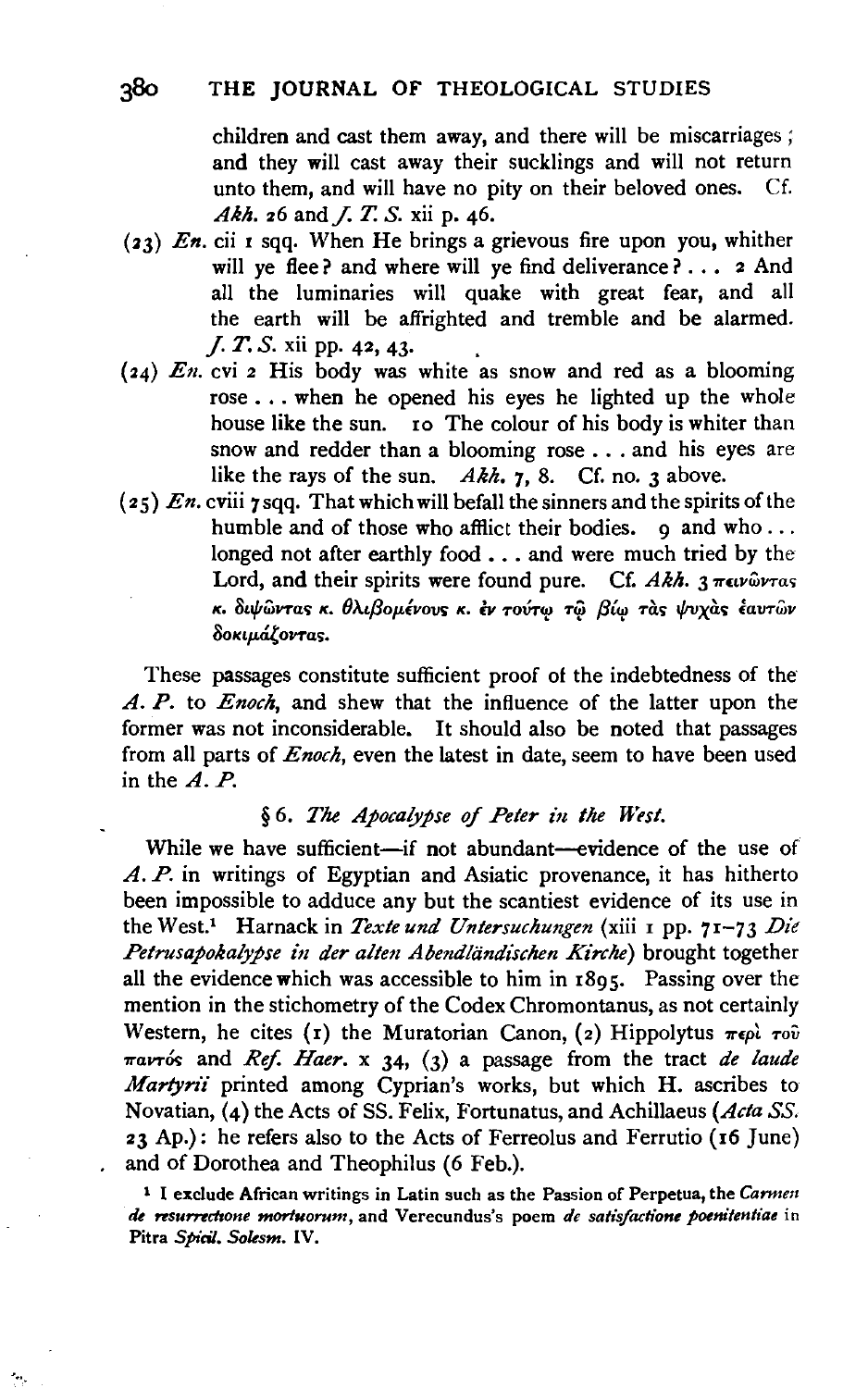Bonwetsch Studien z. Hippolytus' Danielkommentar &c. p. 27 suggests that in comparing the lions' den to Hades and the lions to the angels of punishment Hippolytus had the  $A$ .  $P$  in mind. It may be so, but the reminiscence is a faint one at best. However, I consider that Hippolytus's acquaintance with the  $A$ .  $P$ , is rendered certain by his use of the word raprapovyos in Ref. Haer. x 34.

To the above scanty list of Western references to the  $A$ .  $P$ , a few more, some probable, and some certain, can now be added. We ought. in the first place to interrogate Hermas. Judging from his use of other books, we shall expect to find, not overt quotations (it will be remembered that there is but one such in the whole of the Shepherd), but veiled allusions and reminiscences. I have compiled a list of these: it is not convincing, but it leaves me with the impression that he probably knew the  $A.P.$  I give the passages in the order in which they appear in the Shepherd.

Vis. i 1. 8 oi τον αίώνα τούτον περιποιούμενοι και γαυριώντες εν τώ πλούτω αύτων και μή άντεχόμενοι των άγαθων των μελλόντων.

Akh. 30 οι πλουτούντες και τω πλούτω αυτών πεποιθότες κτλ.

- Vis. i 2. 4 είς πάνσεμνον πνεύμα και ήδη δεδοκιμασμένον. Akh. 3 εν τούτω τω βίω τας ψυχας εαυτών δοκιμάζοντας.
- Vis. ii 1. 3 βλέπω απέναντί μου την πρεσβυτέραν. Akh. 6 φαίνονται δύο άνδρες έστωτες έμπροσθεν του κυρίου.
- Vis. iii 1. 5 έκθαμβος έγενόμην και ώσει τρόμος με έλαβεν. Akh. 11 έκθαμβοι γεγόναμεν πρός αύτούς.
- Vis. iii 1. 9 δ είς τα δεξια μέρη τόπος άλλων εστίν, των ήδη εύαρεστηκότων τώ θεώ και παθόντων είνεκα του ονόματος.

 $Akh$ , 20 ούτός έστιν ο τόπος τῶν ἀρχηγῶν (?) ύμῶν τῶν δικαίων ἀνθρώπων.

- Vis. iii 4. 1 οι άγιοι άγγελοι... οις παρέδωκεν δ κύριος πασαν την κτίσιν αύτου, αύξειν και οικοδομείν.
	- A. P. ap. Clem. Alex. παραδίδοσθαι άγγέλω υφ' ου... αυξειν.
- Vis. iii 4. 2 πάντες δμού εύφρανθήσονται κύκλω του πυργού και δοξάσουσιν τὸν θεόν.

Akh. 19 μια φωνή τον κύριον θεον ανευφήμουν ευφραινόμενοι.

- Vis. iii 5. 3 τούτους δ κύριος έδοκίμασεν. Cf. Vis. iv 3. 4, Sim. ix 5. 2. Akh. 3 quoted above.
- Vis. iii 5. 4 νέοι είσὶν εν τῆ πίστει καὶ πιστοί· νουθετοῦνται δὲ ὑπὸ τῶν ἀγγέλων.  $A. P.$  ap. Clem. αγγέλω υφ' ου παιδεύεσθαι...
- Vis. iii 6. 1 obroí clouv ol vlol r $\hat{\eta}$ s avo $\mu$ ías.  $Akh$ , 3 κρινεί τους υίους της άνομίας.
- Vis. iii 10. 2  $\pi\epsilon\rho$ i των τριών μορφών έν αίς μοι ένεφανίσθη. Akh. 13 τας μορφας ίδεϊν.
- Vis. iv 3. 5 τὸ δὲ λευκὸν μέρος ὁ alὼν ὁ ἐπερχόμενός ἐστιν, ἐν ῷ κατοικήσουσιν οι εκλεκτοί του θεου.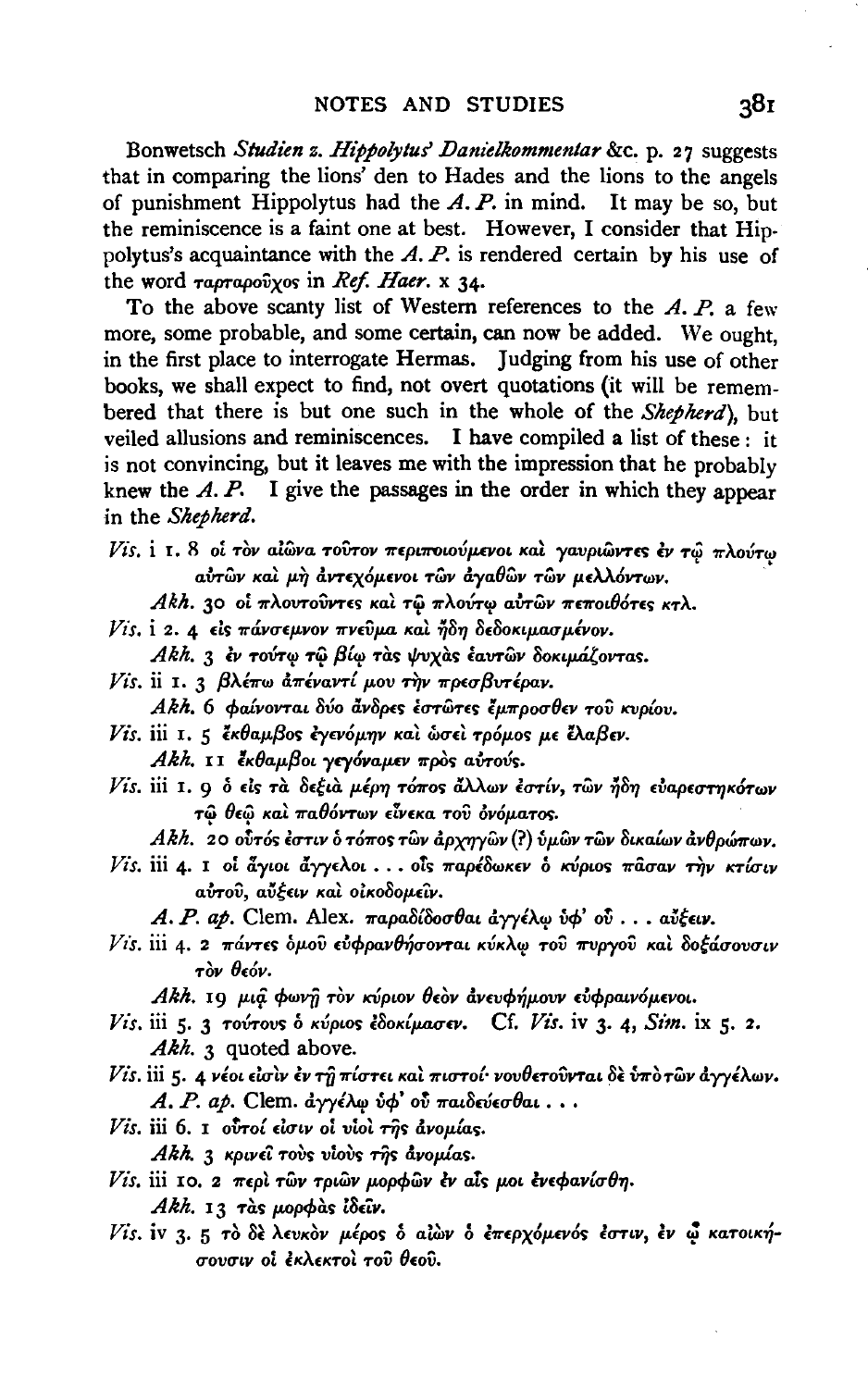#### $38z$ THE JOURNAL OF THEOLOGICAL STUDIES

Sim. iv 2 τα δένδρα οι δίκαιοί είσιν, οι μέλλοντες κατοικείν είς τον αίωνα τον έρχόμενον.

Akh. 14 και που είσι πάντες οι δίκαιοι, ή ποιός έστιν ο αιών έν ώ είσι ταύτην έχοντες την δόξαν;

Sim. vi 1. 5 και μετά το ταύτα λαλήσαι αύτον μετ' έμου λέγει μοι· 'Αγωμεν είς άγρόν. Cf. Sim. ix 5. 6.

Akh. 4 και προσθείς ο κύριος έφη "Αγωμεν είς το όρος.

- $Sim.$  vi 1. 6  $\pi \epsilon \rho \epsilon \gamma \epsilon$ . Cf. Sim. ix 3. 1.
	- Akh. 8. 18 άγγελοι δε περιέτρεχον αύτους έκεισε.
- Sim. vi 2. 5 τοιούτον είχε το βλέμμα.
	- Akh. το τοιαύτη ήν αυτών ή ευπρέπεια.
- Sim. vi 3. 1 εβασανίζοντο και άνοχην όλως ούκ είχον.
	- Akh. 33 μηδέποτε πανόμενοι της τοιαύτης κολάσεως.
- Sim. vi 3. 2 έκ δε των άγγέλων των δικαίων έστί, κείμενος δε έπι της τιμωρίας. Akh. 23 και έπέκειντο αύτοις άγγελοι βασανισταί.
- Sim. vii 2 ού τοσαύτα ώστε τώ άγγέλω τούτω παραδοθήναι.

A. P. ap. Clem. παραδίδοσθαι άγγέλω.

Sim. viii 3 Κύριε, νύν ούν μοι δήλωσον... ίνα ακούσαντες οι πιστεύσαντες . . . μετανοήσωσι.

Akh. 5  $\delta$ πως δείξη ήμῖν . . . ἶνα . . . θαρσήσαντες παραθαρσύνωμεν καὶ τούς άκούοντας ήμων ανθρώπους.

k.

- Sim. ix 19. I αποστάται και βλάσφημοι είς τον κύριον και προδόται των δούλων τοῦ θεοῦ.
	- Akh. 28 οι βλασφημήσαντες... την όδον της δικαιοσύνης.
		- 34 οι άφέντες την όδον του θεου.
		- 27 οι διώξαντες τους δικαίους και παραδόντες αυτούς.

There are two phrases which recall passages of  $Eth$ , that I conjecture to belong to the A. P. :-

- Vis. i 2. I μετά το λαλησαι αύτην τα βήματα ταύτα εκλείσθησαν οι ούρανοί. Eth. 'Alors se ferma' le ciel qui s'était ouvert.'
- Vis. i 3. 2 ενγραφήσονται είς τας βίβλους της ζωής μετα των άγίων. Cf.  $Sim.$  i  $\alpha$ .
	- Eth. 'Glorifiant le Seigneur de ce qu'il avait écrit les noms des justes sur le livre de vie qui est aux cieux.'

There are also passages which recall the Gospel of Peter :—

Sim. ix 6. 1 είς το μέσον άνήρ τις ύψηλος τω μεγέθει ώστε τον πύργον υπερέχειν. 2 και οι ές άνδρες... εκ δεξιών τε και άριστερών περιεπάτησαν μετ' αύτου. Cf. Sim. ix 12. 8.

 $Ev.$  39, 40 τρείς άνδρας, και τους δύο τον ένα υπερθούντας... και τών μεν δύο την κεφαλήν χωρούσαν μέχρι του ούρανου, του δε... υπερβαίνουσαν τους ουρανούς.